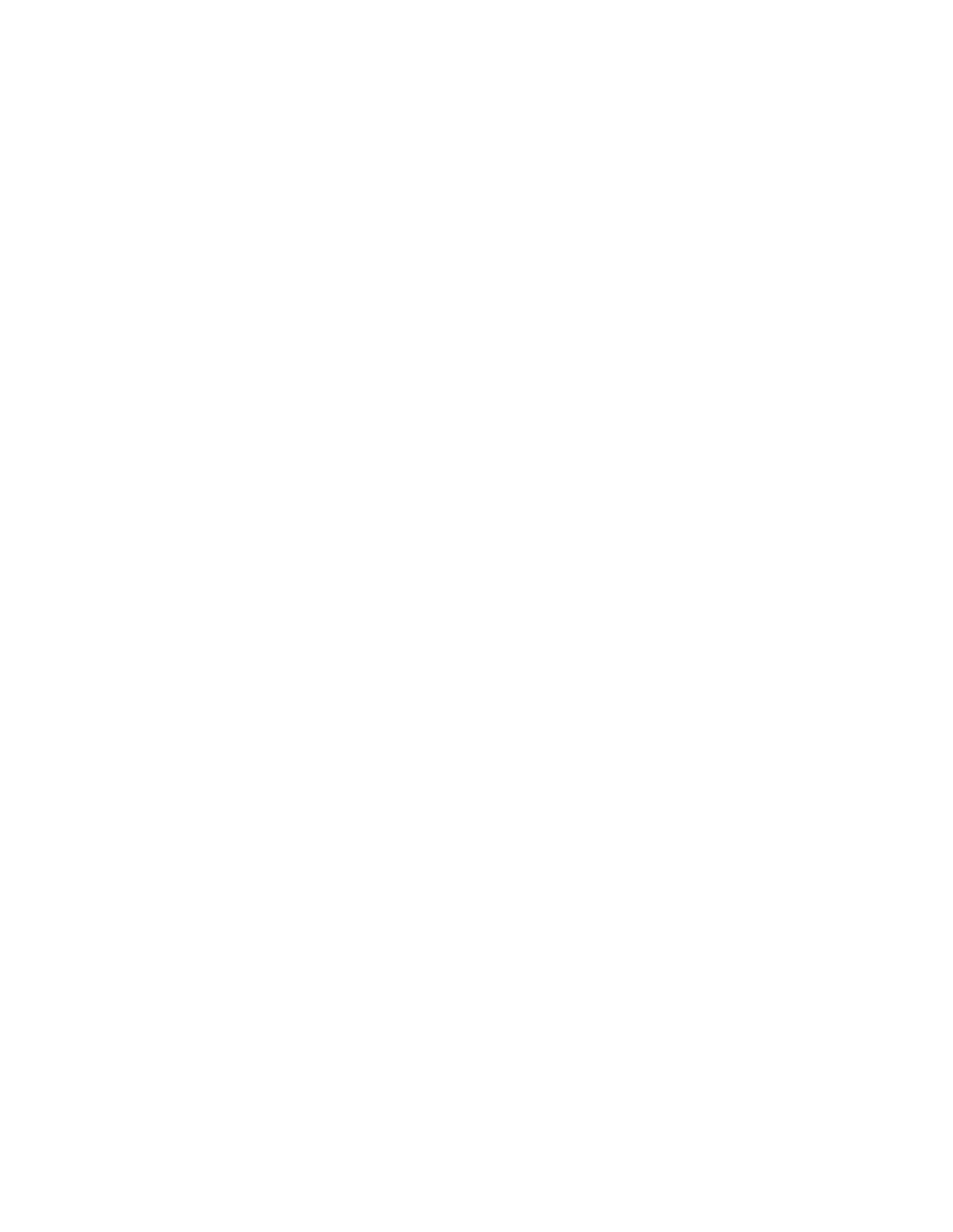# TABLE OF CONTENTS

| A Message From<br>BPA's Chief Supply Chain Officer Tom Olesen                                                                                                                         | $\overline{2}$                                                           |
|---------------------------------------------------------------------------------------------------------------------------------------------------------------------------------------|--------------------------------------------------------------------------|
| <b>Introduction</b><br>About the BPA Business Conduct Handbook for Contract Personnel<br>Contract Personnel Compliance with BPA Policies<br>Be Proactive: Prevent and Report Concerns | 3<br>3<br>3<br>4<br>4                                                    |
| <b>Personal Conduct</b>                                                                                                                                                               | 4<br>5<br>5<br>6<br>$\overline{7}$<br>7<br>$\overline{7}$<br>8<br>8<br>9 |
| <b>Information Protection</b><br>Identification and Protection of Sensitive Information                                                                                               | 9<br>10                                                                  |
|                                                                                                                                                                                       | 10                                                                       |
| Use of BPA Supplies and Equipment                                                                                                                                                     | 10                                                                       |
| <b>Leaving Your BPA Assignment</b>                                                                                                                                                    | 14<br>14<br>14                                                           |
|                                                                                                                                                                                       | 15                                                                       |
| Political Activities in Federal Facilities                                                                                                                                            | 16                                                                       |
| <b>Help and Information</b>                                                                                                                                                           | 17<br>17<br>18<br>18                                                     |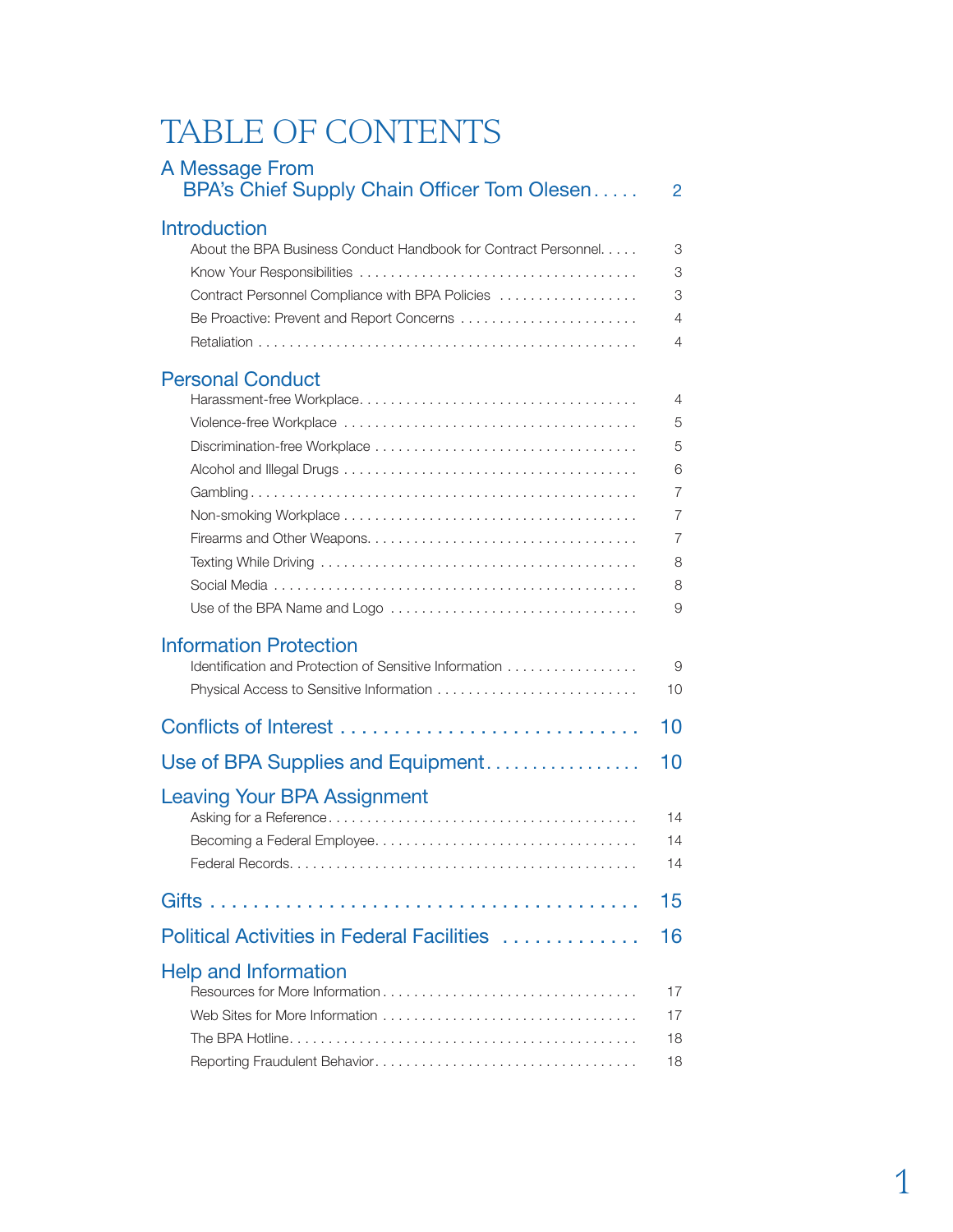## A Message From BPA's Chief Supply Chain Officer

### Contract Staff,

*Welcome to the Bonneville Power Administration. We are pleased you have chosen to accept an assignment working for the nation's number one provider of clean, carbon-free energy. BPA provides many opportunities for contract personnel to work alongside federal employees. The work you are asked to perform as part of your assignment is important in helping BPA fulfill its mission-critical responsibilities. We have asked your employer to provide you with a copy of this handbook. This handbook is also posted to the Supplemental Labor Management Office Web page on BPA's intranet.*

*BPA is a national leader in energy efficiency and renewable wind integration, and co-manager with our tribal, federal and state partners of one of the largest habitat protection and restoration programs in the world. As a public agency, BPA must safeguard the assets of the Federal Columbia River Power System for the benefit of the region and its inhabitants. Everyone working at BPA, both federal employees and contact personnel, must work diligently to uphold the public trust, adhere to the highest ethical and professional standards and comply with all laws.* 

*BPA employees are all subject to Standards of Ethical Conduct for Employees of the Executive Branch, the Hatch Act and other internal operating BPA policies. These Standards of Ethical Conduct for Employees of the Executive Branch do not apply to contract personnel. HOWEVER, certain BPA policies and the General Services Administration rules and regulations governing conduct on federal property apply to all persons entering a federal facility. Those policies, rules and regulations are summarized in this handbook. Additionally, this handbook describes how certain federal rules and regulations, such as federal employee restrictions on accepting gifts, may affect you.*

*This handbook includes frequently asked questions that you can refer to during the course of your assignment at BPA. It directs you to the underlying policies, regulations and resources where you can find more information. Your employer may have also provided you with its own employee handbook. If you have questions about either handbook, please contact your employer.* 

*As you make choices during the course of your BPA assignment, remember to ask questions and seek clarification. If you observe behavior that you believe is unethical, talk to your employer. You may also use one of the resources listed in the Help and Information section of this Business Conduct Handbook for Contract Personnel. I urge you to become familiar with these resources.* 

*Sincerely,*

*Thomas J. Olesen Chief Supply Chain Officer*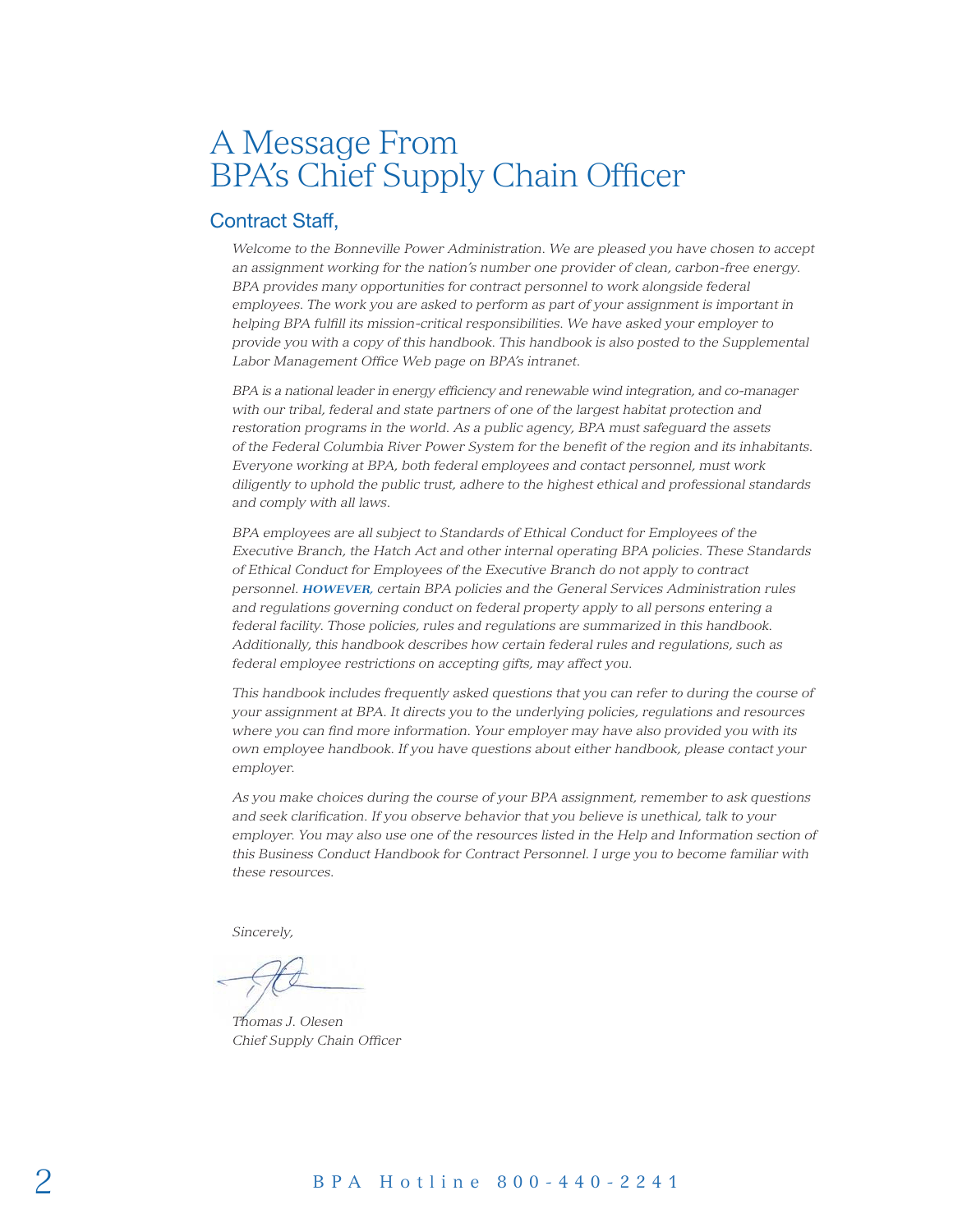## Introduction

#### <span id="page-4-0"></span>About the BPA Business Conduct Handbook for Contract Personnel

The BPA Business Conduct Handbook for Contract Personnel outlines BPA's expectations regarding the conduct of contract personnel on or near or in conjunction with any contract assignment associated with BPA. This includes areas in and around BPA buildings, facilities, fitness centers, vehicles, food service areas, break locations, and other areas where BPA employees and contract personnel work or where work-related activities occur, including official travel.

The information contained in this handbook is a summary of existing federal rules and BPA policies that apply to contract personnel. Some of the rules and regulations described in this handbook apply to all property under the charge and control of the General Services Administration and apply to all persons entering on such property. Other policies that apply to contract personnel can be found in the BPA Manual, BPA Personnel Letters and Bonneville Purchasing Instructions. While this Handbook covers the most common issues, it does not cover everything. Questions regarding the content of this document should be directed to your employer.

#### <span id="page-4-1"></span>Know Your Responsibilities

Contract personnel must know, understand and comply with the BPA Business Conduct Handbook for Contract Personnel and the underlying regulations and policies. Additional information on how to operate within the BPA environment can be obtained from the Supplemental Labor Management Office Operations Handbook, which focuses on the day-to-day aspects of a contract assignment. That document, as well as other useful information, can be found on the Contract Worker Resources website at: *[http://internal.](http://internal.bpa.gov/sites/slmo/CW/default.aspx) [bpa.gov/sites/slmo/CW/default.aspx](http://internal.bpa.gov/sites/slmo/CW/default.aspx)*.

#### <span id="page-4-2"></span>Contract Personnel Compliance with BPA Policies

This summary is provided to you by your employer to assist you. However, it is incumbent on you to comply with the complete regulations and policies underlying this summary. Contract personnel are encouraged to consult their employers and underlying source documents for complete information and guidance. Refer to the Help and Information section at the end of this document for a list of the underlying source documents and their corresponding websites. Failure to comply with the rules and regulations in the BPA Business Conduct Handbook for Contract Personnel is a serious matter and could result in termination of your assignment at BPA or in serious situations criminal charges.

Your employer may have issued you an employee handbook. Consult your employer regarding the information contained in its employee handbook. In the event there is a conflict between the BPA Business Conduct Handbook for Contract Personnel and your employer's handbook, contact your employer for guidance.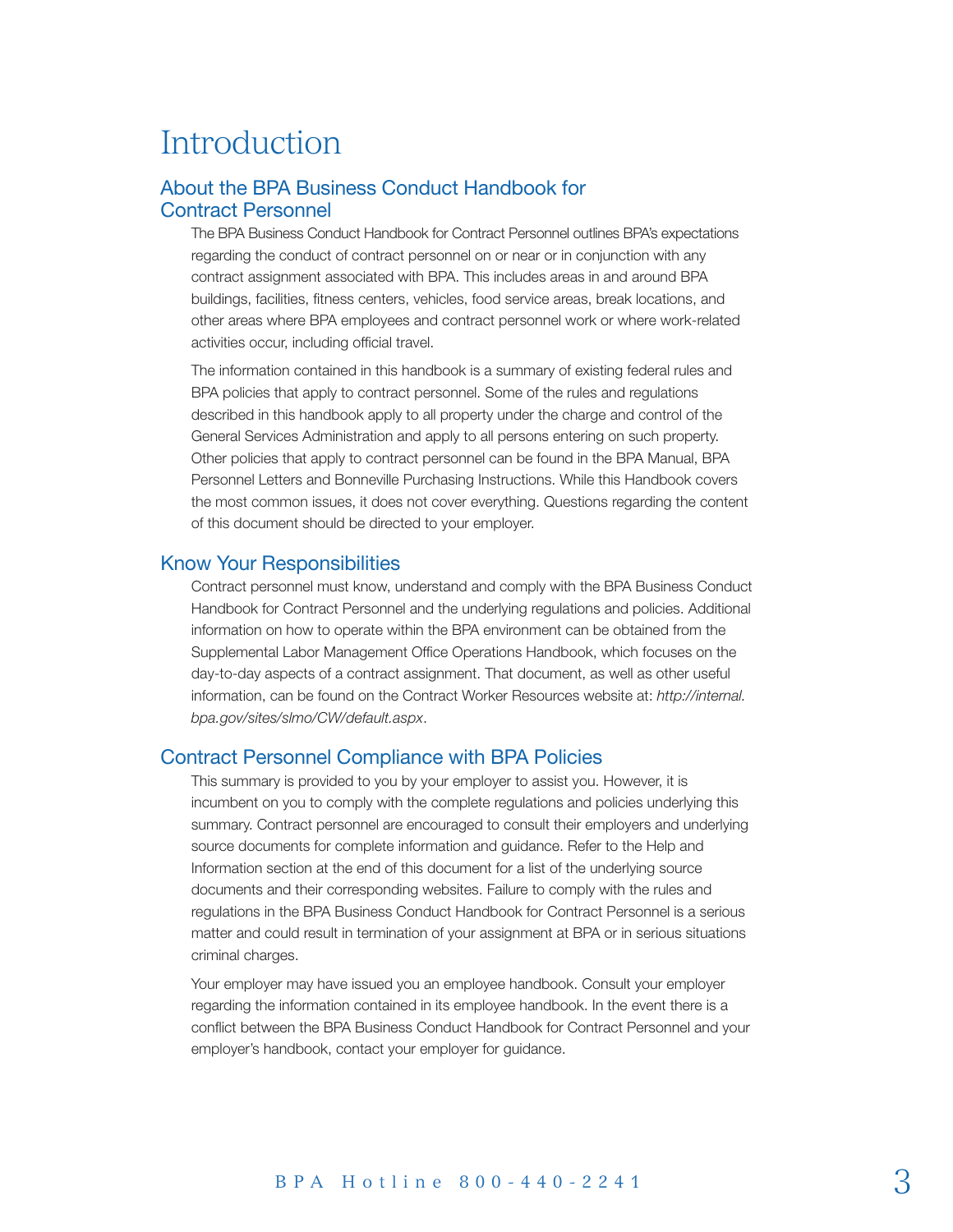### <span id="page-5-0"></span>Be Proactive: Prevent and Report Concerns

Contract personnel are responsible for promptly reporting actual or potential wrongdoing, including actual or potential violations of law, regulation, policy or procedure. Report conduct concerns and work to resolve them by talking to your employer.

You may also contact the BPA Hotline. The BPA Hotline is operated by a third- party vendor under contract to BPA. Calls to the BPA Hotline may be anonymous at your request. This applies to concerns you may have for yourself or your coworkers. More information on the BPA Hotline is available in the Help and Information section of this handbook.

#### <span id="page-5-1"></span>**Retaliation**

BPA expressly prohibits any form of retaliation against contract personnel who report suspected violations of the BPA Code of Conduct, the Business Conduct Handbook for Contract Personnel or federal law or regulation. If you believe you have been retaliated against, report it to your employer. You may also report retaliation to the BPA Hotline. Any report of retaliation will be investigated.

## <span id="page-5-2"></span>Personal Conduct

#### <span id="page-5-3"></span>Harassment-free Workplace

Contract personnel are covered under BPA's harassment-free workplace policy. Contract personnel are responsible for maintaining a respectful, professional and harassment-free workplace.

BPA policy defines harassment as any unwelcome, inappropriate non-job-related conduct that causes a person to feel threatened, intimidated or distressed in his or her work environment. This includes making false accusations of harassment with the intent of harming someone. Non-job-related conduct means the conduct is not part of the successful performance of assigned duties.

BPA managers and supervisors have the primary responsibility to create and sustain a harassment-free work environment by setting an example, providing training and having discussions about proper conduct.

BPA managers and supervisors must:

- Take immediate action to stop harassment.
- $\blacksquare$  Protect the individuals targeted by harassment.
- **Take all reasonable steps to ensure that no further harassment or retaliation occurs.**

In meeting these responsibilities, BPA management officials may not be able to maintain the confidentiality of contract personnel reporting harassment.

Contract personnel are responsible for:

- $\blacksquare$  Refraining from harassing behavior;
- Taking personal action to resolve any instances of harassing behavior that affects them;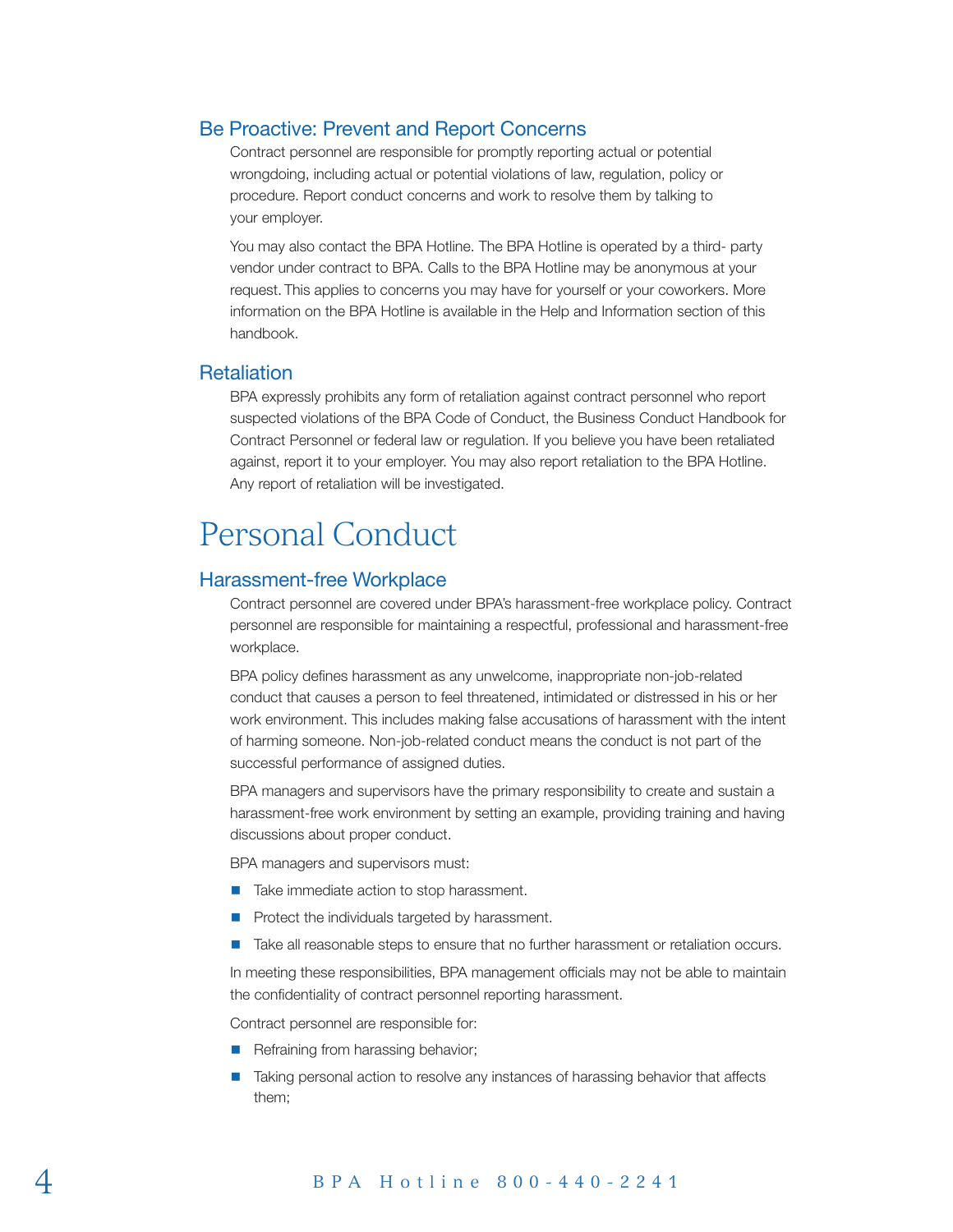- Resolving harassment issues in as timely a manner as practicable;
- **Participating cooperatively in any fact-finding concerning a complaint of harassment;** and
- **Promptly notifying management officials of harassing behavior if they are unable to** get the accused to discontinue harassing behavior.

Your employer may have its own policy on handling harassment concerns. It is your first point of contact.

FOR MORE INFORMATION on BPA's harassment-free workplace policy, see BPA Personnel Letter 752-3 at: *[www.bpa.gov/ebr/personnelservices/PLetters/PL752-3.doc](http://www.bpa.gov/ebr/personnelservices/PLetters/PL752-3.doc)*.

#### <span id="page-6-0"></span>Violence-free Workplace

Violence and threats of violence can cause emotional trauma to everyone involved in the incident, including the targets, witnesses and the perpetrator. BPA policy prohibits violence and threats of violence against co-workers, managers, contract personnel and the public. Violence includes such acts as:

- **Physical assaults against persons or property.**
- Holding a person captive.
- Abusive verbal behavior.

[Threats of violence can be direct or implied. Threatening behavior can include provoking,](http://www.bpa.gov/ebr/personnelservices/PLetters/PL752-2.doc)  harassing and veiled threats that would be taken seriously by a reasonable person. Respond to imminent threats of violence and threatening behavior by immediately:

- Securing your own safety and assisting in securing the safety of others in the area.
- Calling 911 for police or medical assistance (dial 7-911 at headquarters, 8-911 at Ross and 6-911 at Van Mall to ensure security is aware of the emergency).
- Notifying a BPA supervisor or manager.

Respond to non-imminent threats of violence and threatening behavior by reporting the situation immediately to your employer and documenting your observations.

FOR MORE INFORMATION on BPA's violence-free workplace policy, see BPA Personnel Letter 752-2 at: *[www.bpa.gov/ebr/personnelservices/PLetters/PL752-2.doc](http://www.bpa.gov/ebr/personnelservices/PLetters/PL752-2.doc)*.

#### <span id="page-6-1"></span>Discrimination-free Workplace

Discrimination may occur when someone is treated differently from others because of his or her race, age, color, religion, sex, national origin, disability, marital status, political affiliation, sexual orientation, group membership, outside affiliations, personal beliefs, personal traits or any other non-merit factor.

As contract personnel, any actions or events that you feel are discriminatory must be raised first with your employer. In limited circumstances, you may be able to use the federal Equal Employment Opportunity process. Be aware that the federal discrimination complaint process is different from the private sector process. Contact BPA's Civil Rights/EEO Office if you have questions about the federal process.

If you believe you have an Age-Discrimination in Employment Act complaint (if you are 40 years of age or older) or an Equal Pay Act complaint, you have the option to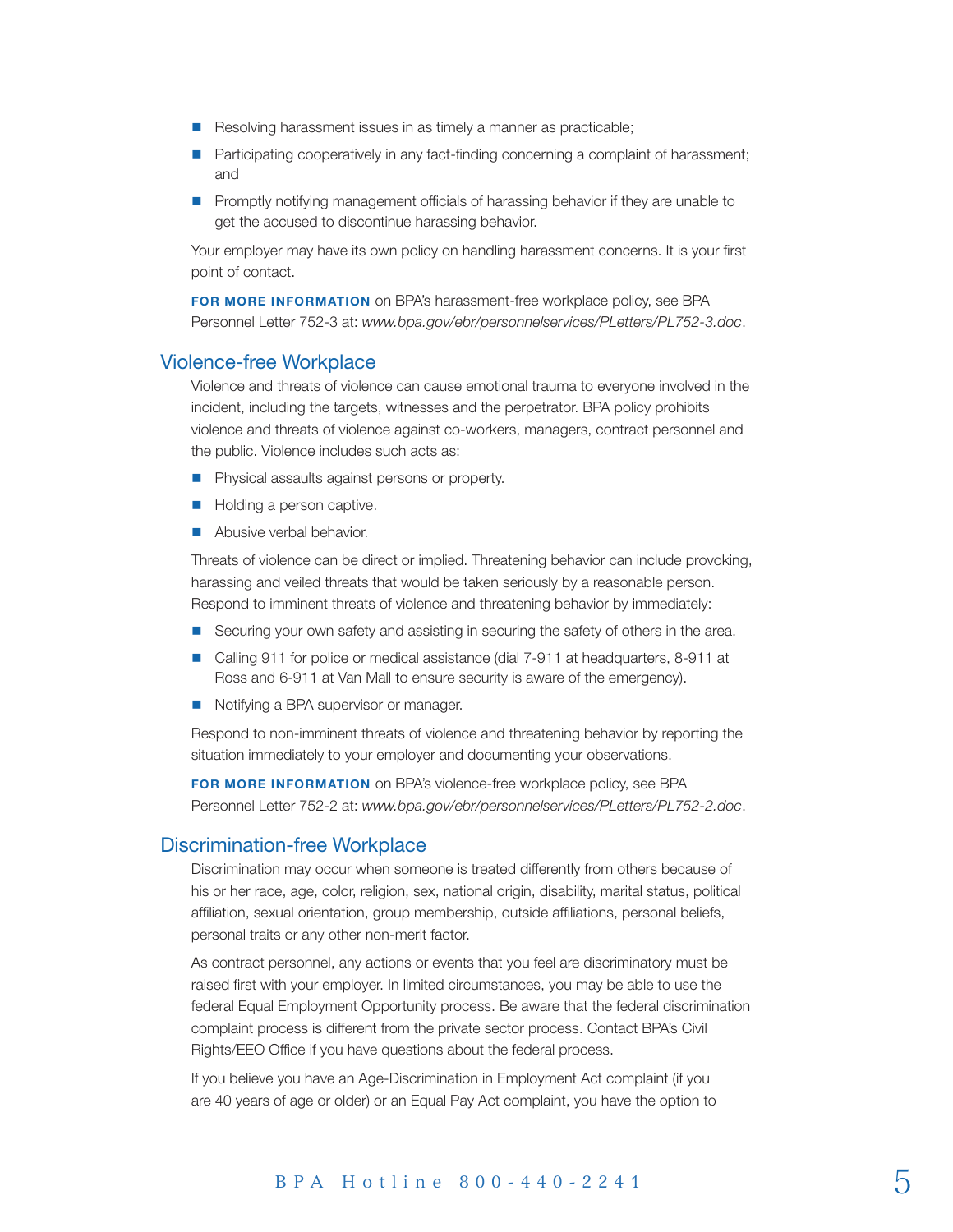file directly in Federal District Court. Because your complaint would be against your employer and not BPA, you need to consult with your employer's Human Resources or EEO Office for further guidance.

(The timelines for filing the various types of complaints differ. For example, the Equal Employment Opportunity Commission has established a 180-day deadline for filing a private sector complaint. See EEOC.gov for more information for guidance on private sector complaints of discrimination.)

FOR MORE INFORMATION on BPA's discrimination-free workplace policy, see the EEO/ Civil Rights Web page at: *[http://internal.bpa.gov/EmployeeCenter/ConflictManagement/](http://internal.bpa.gov/EmployeeCenter/ConflictManagement/Pages/ConflictManagement.aspx) [Pages/ConflictManagement.aspx](http://internal.bpa.gov/EmployeeCenter/ConflictManagement/Pages/ConflictManagement.aspx)*.

#### Alcohol and Illegal Drugs

You must be able to work safely and efficiently when you report for duty and must remain fit for work during your work hours. BPA policy prohibits the possession and/or use of alcohol, narcotics or illegal drugs on BPA property. In addition, BPA policy prohibits:

- **Entering BPA property under the influence of or using or possessing alcohol,** narcotics or illegal drugs.
- **Derating a BPA or GSA-owned, leased or rented vehicle under the influence of** alcohol, narcotics or illegal drugs.
- **Operating any vehicle on BPA property or in duty status under the influence of** alcohol, narcotics or illegal drugs.

FOR MORE INFORMATION on BPA's alcohol and illegal drugs policy, see BPA Manual Chapter 400/792A at: *[www.bpa.gov/EBR/BPAManual/toc.htm](http://www.bpa.gov/EBR/BPAManual/toc.htm)*.

## Alcohol and Illegal Drugs

Q. May I smoke Marijuana while on duty status?

No. Although Marijuana is legal in some states, it is illegal at the federal level. Being under the influence on federal property is illegal and could result in termination of your BPA assisgnment.



While not prohibited, consuming alcohol on your personal time could have job consequences. For instance, if you consume alcohol while on personal time yet report to BPA under the influence of alcohol, you may be not be able to perform your assigned duties. Another example would be the loss of a driver's license by contract personnel whose position requires him or her to have a valid driver's license. If that should occur, BPA may end the assignment for failing to maintain a condition of assignment.

F.A.Q.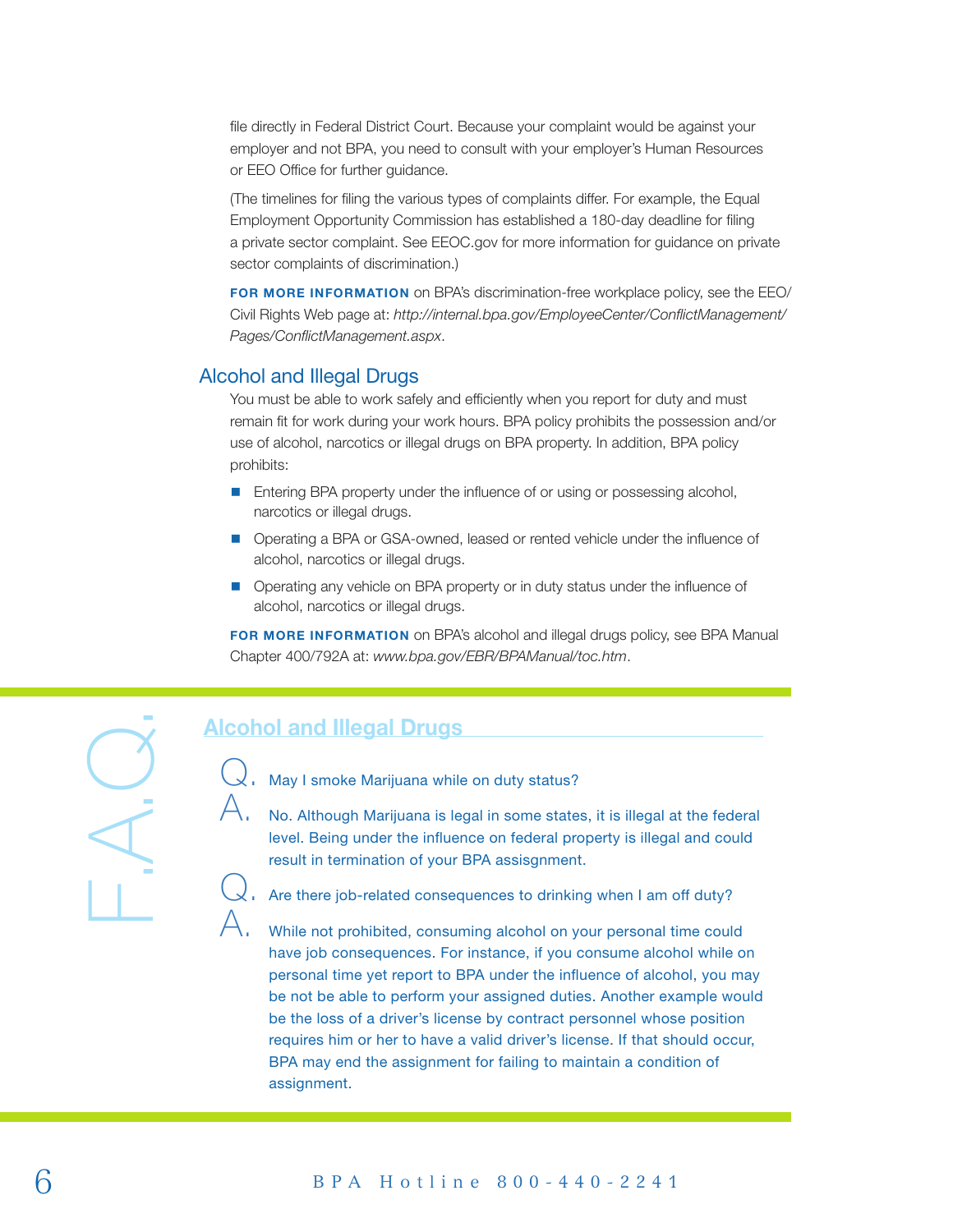#### <span id="page-8-0"></span>**Gambling**

Gambling on BPA property is prohibited. Gambling is risking something of value in games of chance for prizes, money or other personal property, the operation of gambling devices, the conduct of a lottery or pool, or the sale or purchase of raffle tickets.

FOR MORE INFORMATION on gambling, see the Rules and Regulations Governing Public Buildings and Grounds: *[www.osec.doc.gov/osy/NPCSecurity/osypdffilest](http://www.osec.doc.gov/osy/NPCSecurity/osypdffilest-zandsecuritymanual/Title41.pdf)[zandsecuritymanual/Title41.pdf](http://www.osec.doc.gov/osy/NPCSecurity/osypdffilest-zandsecuritymanual/Title41.pdf)*.



#### <span id="page-8-1"></span>Non-smoking Workplace

BPA policy prohibits smoking except in established designated areas. This includes carrying any lighted smoking material. Contract personnel may not smoke while traveling in any BPA-owned or BPA-leased vehicle. Contract personnel who smoke are permitted to use their own personal vehicles, in lieu of a motorpool vehicle, to travel or otherwise perform official business when authorized by BPA. The rights of non-smokers prevail if a conflict occurs in implementation of this policy.

FOR MORE INFORMATION on BPA's smoking policy, see BPA Manual Chapter 165 at: *[www.bpa.gov/EBR/BPAManual/toc.htm](http://www.bpa.gov/EBR/BPAManual/toc.htm)*.

#### <span id="page-8-2"></span>Firearms and Other Weapons

Contract personnel are strictly prohibited from possessing, transporting, storing or using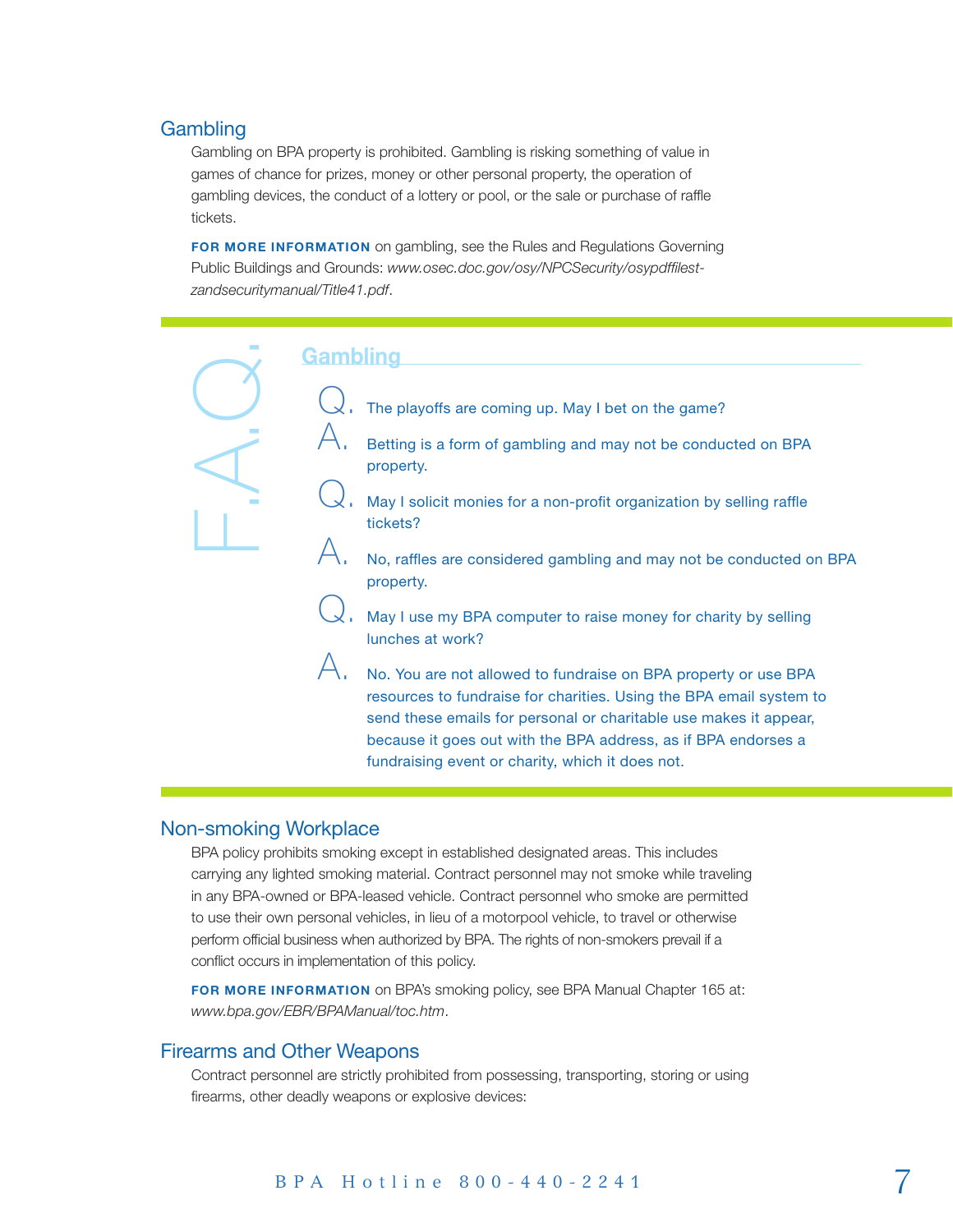- While performing their assigned duties or on BPA property.
- **n** In government vehicles.
- **In government aircraft.**
- In any private vehicle located on BPA property for any reason.
- In any private vehicle currently being used in conducting BPA business or activities (e.g., the vehicle is situated on a BPA work-site or is being used while actively representing BPA to the public).

Excluded from this policy is the possession, transportation, storage, and/or use of BPA-owned explosives or contractor-provided explosives employed in lawful and appropriate construction and maintenance activities (e.g., blasting tower footings, building foundations and in road construction).

FOR MORE INFORMATION on BPA's firearms and other deadly weapons policy, see BPA Manual Chapter 1086 at: *<http://internal.bpa.gov/Policy/BPA Manual/00001086.DOC>*.

#### <span id="page-9-0"></span>Texting While Driving

BPA policy prohibits any form of texting while driving. The prohibition on texting includes while driving in contractor-owned or rented vehicles, government-owned vehicles or privately-owned vehicles when performing any work for or on behalf of the government. Texting is prohibited while on an active roadway including while the vehicle is temporarily stopped because of traffic, at a traffic light, stop sign, or otherwise. The definition of "texting" includes:

- Reading from or entering data into any handheld or other electronic device for the purpose of texting, emailing, instant messaging, or obtaining navigational information.
- **Engaging in any other form of electronic data retrieval or electronic data** communication.

FOR MORE INFORMATION on texting while driving, see Bonneville Purchasing Instructions, Part 3 — Standards of Conduct and Business Practices at: *[www.bpa.gov/](http://www.bpa.gov/Doing%20Business/purchase/Documents/BPI03.pdf) [Doing%20Business/purchase/Documents/BPI03.pdf](http://www.bpa.gov/Doing%20Business/purchase/Documents/BPI03.pdf)*.

#### <span id="page-9-1"></span>Social Media

BPA uses social media technologies such as Facebook, Twitter and YouTube to enhance public communication and information exchange to support BPA's mission. Contract personnel may share their comments, ideas and concerns. All posted comments are in the public domain. Users are responsible for any and all comments that they submit. Personal opinions are not to be portrayed as official BPA positions.

Contract personnel commenting on BPA social media sites are expected to:

- **Stay focused.** All viewpoints are welcome, but comments should remain relevant to BPA or BPA-related topics.
- **Be respectful.** Personal attacks, profanity, aggressive behavior or unsupported accusations are harmful to the conversation.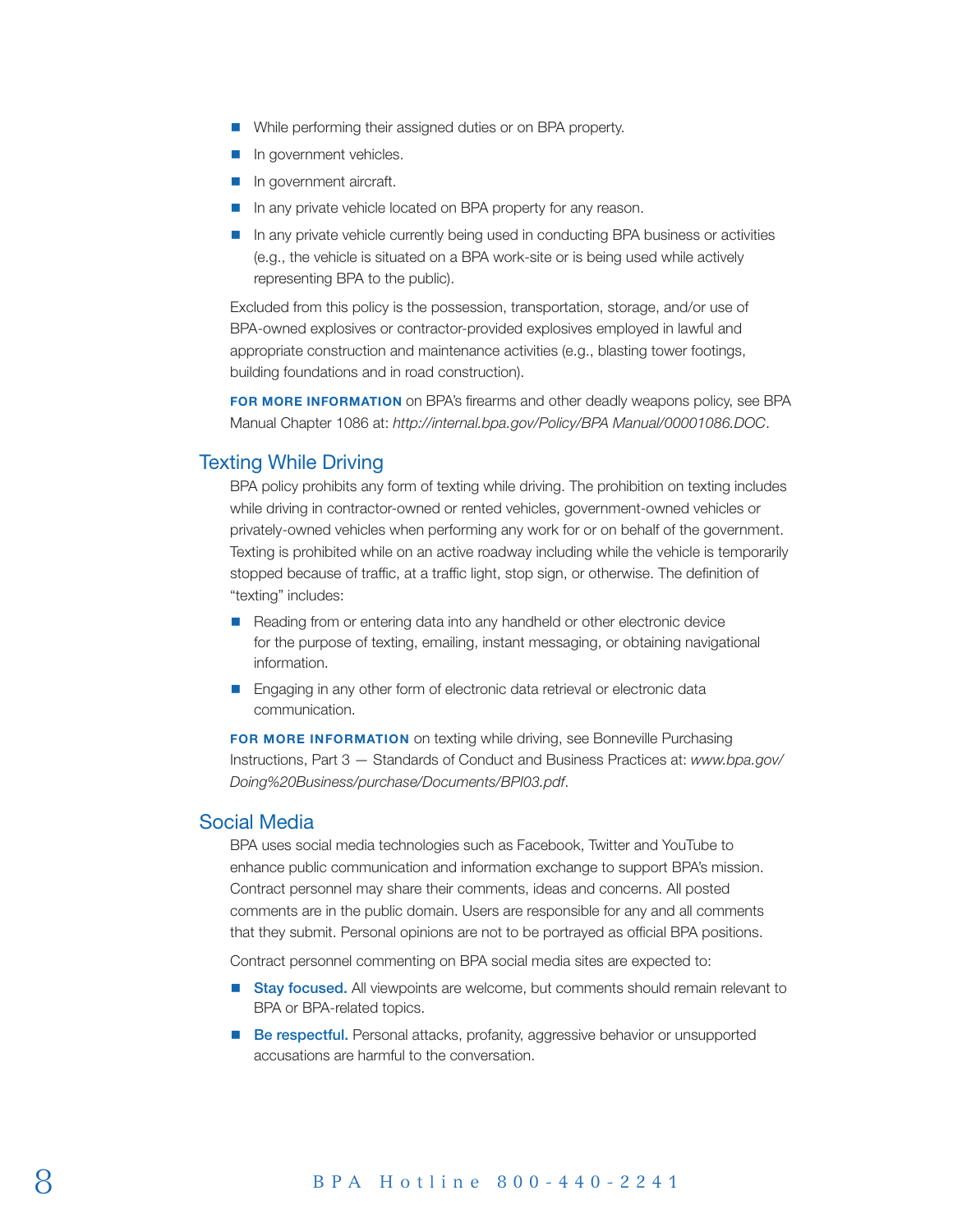$\mathbb Q$ , May I use a navigational device while driving?

You may use a navigation device only if it is secured in a commercially designed holder affixed to the vehicle. The destination and route must be programmed into the device either before driving or while stopped in a location off the roadway where it is safe and legal to park.

Are there job-related consequences to texting while driving a government vehicle or privately-owned vehicle while on official government business?

 $\bigtriangleup$ . Yes. BPA may elect to terminate an assignment if contract personnel text messages while driving a contractor-owned or rented vehicle, government-owned vehicle or privately-owned vehicle when performing any work for or on behalf of BPA.

- Add value. Comments should be relevant. The best way to be interesting and garner attention is to write about what you know. If you have a deep understanding of something, talk about the benefits, challenges and issues around it.
- No Spam. Repeated posting of identical or very similar content or promoting products or services is counterproductive.

FOR MORE INFORMATION on BPA's social media policy, see BPA Manual Chapter 1140 at: *www.bpa.gov/EBR/BPAManual/toc.htm*.

#### <span id="page-10-0"></span>Use of the BPA Name and Logo

You cannot use the BPA name or logo for personal gain or the gain of a friend, relative, business associate or nonfederal entity. Further, you cannot use your position or title in a way that could imply BPA endorses your personal activity, such as using your assignment at BPA to engage in charitable fundraising.

## <span id="page-10-1"></span>Information Protection

#### <span id="page-10-2"></span>Identification and Protection of Sensitive Information

Contract personnel have responsibility to identify and protect sensitive information. Contract personnel shall maintain current knowledge of the procedures used to identify and protect sensitive information that they originate, handle, store, share and/or destroy. There are two types of sensitive information: OFFICIAL USE ONLY and Critical Information. Contract personnel are responsible for taking annual information protection training, which teaches and refreshes contract personnel how to properly identify From the internal of the internal or the internal or the internal or the internal or the sensitive information of the reading the internal or the which is the internal or the internal or the internal or the internal or th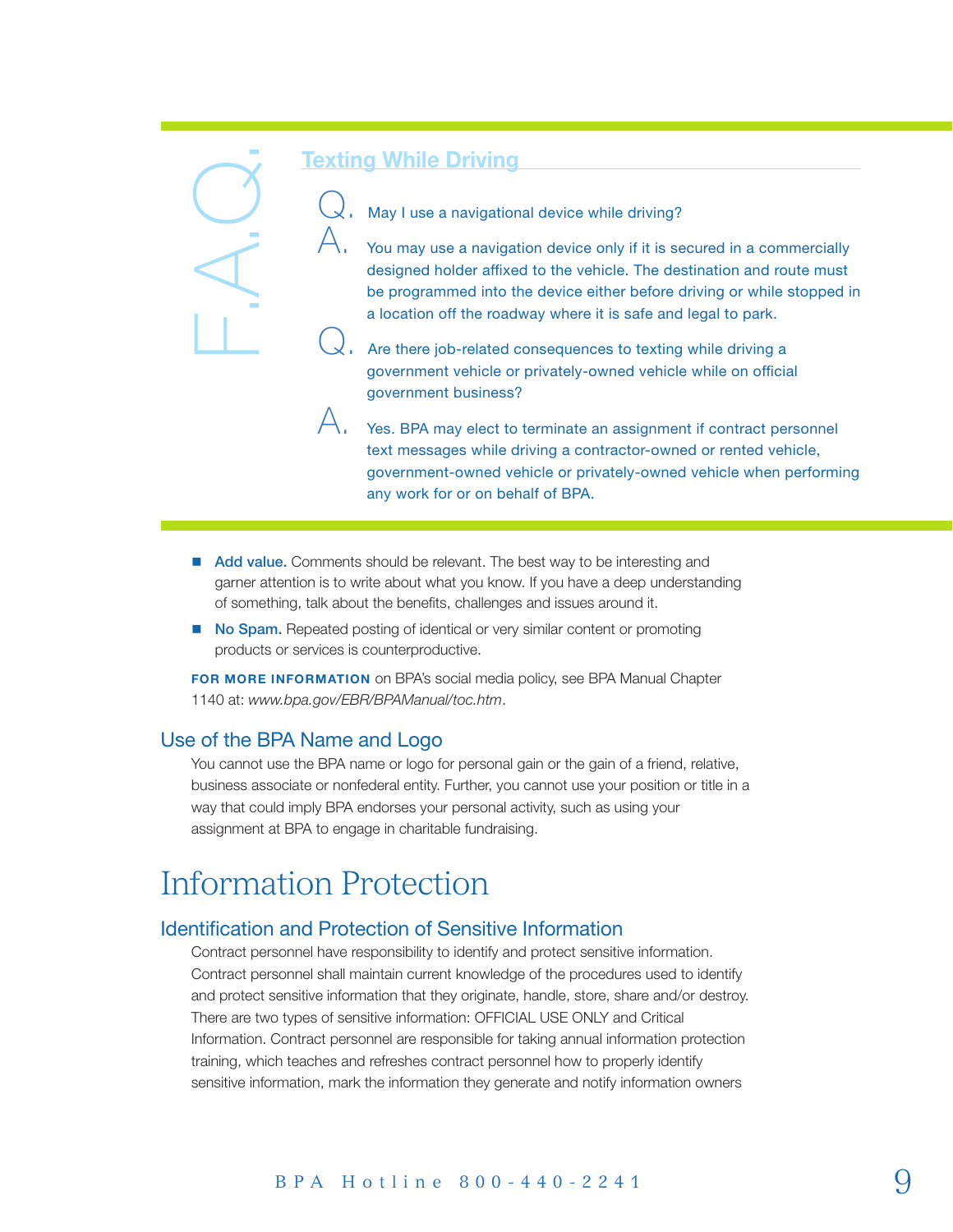when sensitive information is discovered on an external BPA Web page or any other inappropriate activity regarding sensitive information (not properly destroying, not limiting access, sharing inappropriately, etc.).

#### <span id="page-11-0"></span>Physical Access to Sensitive Information

Contract personnel are responsible for safeguarding sensitive information in their custody or under their control. The extent of protection afforded sensitive information should be sufficient to reasonably prevent the possibility of its loss or compromise, inadvertent or unauthorized disclosure or modification. Physical access to sensitive information must be controlled and access should only be provided to those persons who have a need to know. In other words, they require the information to perform their assignment or other BPA authorized activities. Responsibility for determining whether someone has a valid need for such access rests with the person who has authorized possession, the owner/author, or the person who has knowledge or control of the information.

FOR MORE INFORMATION on identification and protection of sensitive information, see Information Protection Chapter 300–2 at: *[http://internal.bpa.gov/Policy/Security/](http://internal.bpa.gov/Policy/Security/Documents/Chapter%20300-2,%20Information%20Protection.pdf) [Documents/Chapter%20300-2,%20Information%20Protection.pdf](http://internal.bpa.gov/Policy/Security/Documents/Chapter%20300-2,%20Information%20Protection.pdf)*.

## <span id="page-11-1"></span>Conflicts of Interest

The federal employee conflict of interest statutes may apply to contract personnel in certain circumstances. The Bonneville Purchasing Instructions Part 3.4 addresses organizational conflicts of interest. Contract personnel should follow the direction given in this policy regarding organizational conflicts of interest, including reporting any potential conflicts to the Supplemental Labor Management Office. Failing to do so could result in disqualification from federal work. Additionally, contract personnel are prohibited from accepting a bribe or gratuity (18 U.S.C. 201). Release of certain information before and after a contract award may be prohibited. Consult the assigned contracting officer or Bonneville Purchasing Instructions for more details.

The Procurement Integrity Act (41 U.S.C. 423) prohibits contract personnel from knowingly disclosing contractor bid or proposal information or source selection information before the award of a federal agency procurement contract to which the information relates. Contract personnel are encouraged to contact their employer for guidance.

## <span id="page-11-2"></span>Use of BPA Supplies and Equipment

Use BPA supplies and equipment for official purposes only, not personal use. This includes office supplies and tools that are used at field locations. BPA supplies and equipment should only be used to perform assigned duties. You may not use BPA supplies and equipment for unauthorized purposes.

#### Use of Telephones, Computers and Other IT-Related Equipment

While the use of some BPA resources for personal use is prohibited, there is an exception when it comes to Information Technology equipment. IT equipment includes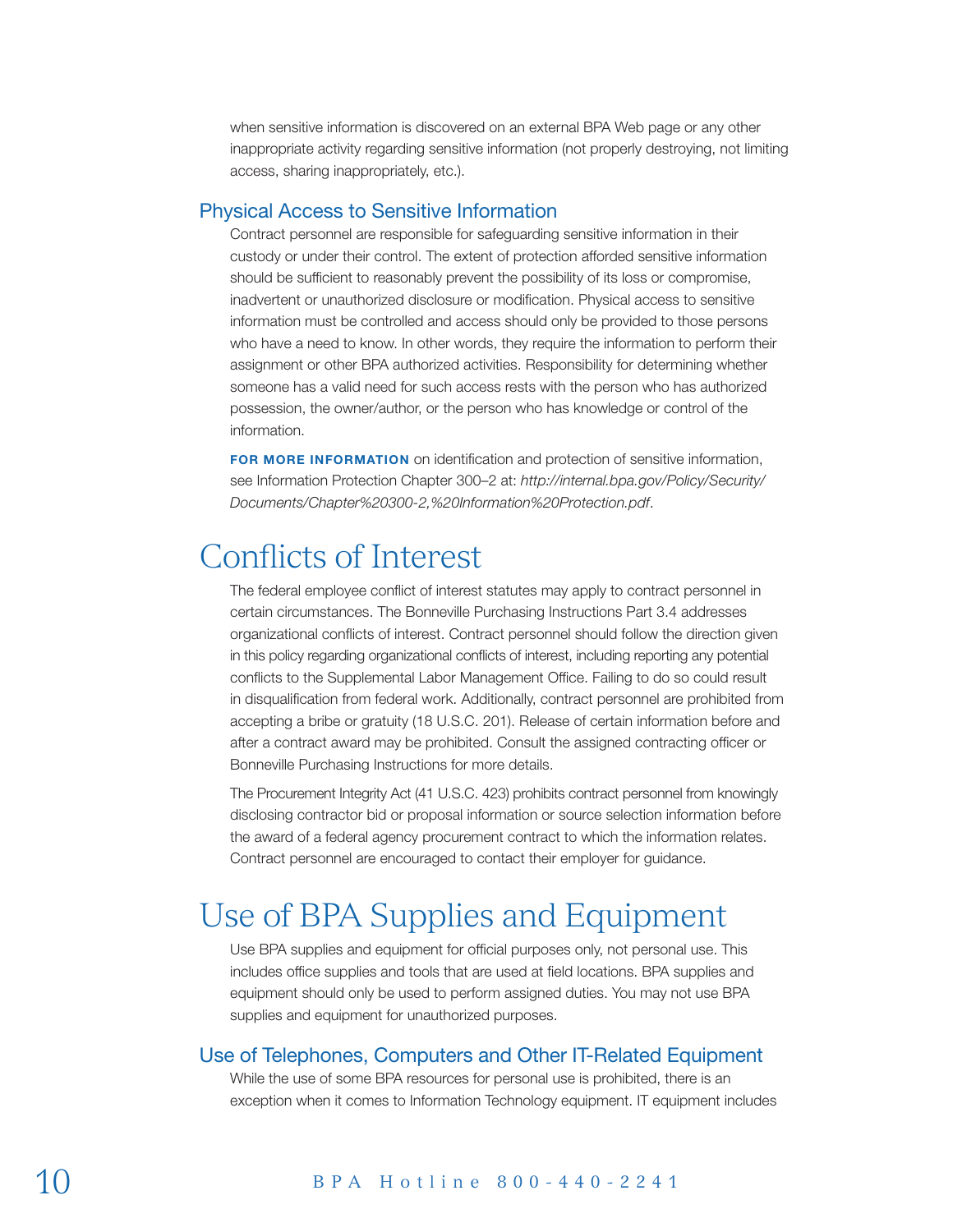any computing device or component that can be attached to or interact with BPA's computer network, such as desktop computers and monitors, laptops, software, personal digital assistants or other handheld instruments, telephones, cell phones, fax machines, pagers, copiers and printers.

Limited personal use of BPA IT resources is acceptable if it:

- Does not interfere with your job performance.
- **Involves little or no operating cost to BPA.**
- Does not reflect badly on BPA. All communication must be businesslike.

You may use BPA IT equipment for limited personal use. This means you can use BPA's IT equipment before the workday, during lunch breaks and after the workday (see below for some exceptions that also permit limited usage during work hours).

This allowance for limited personal use of BPA's IT equipment is not a right. Rather, this is an allowance that can be limited or revoked at any time for any reason. Under no circumstances should BPA equipment be used to conduct personal business activities or other business activities other than for BPA.

# Use of Telephones, Computers and<br>
Other IT-Related Equipment<br>  $Q$ . May I pay my bills online using a BPA computer<br>
A. No. You cannot make financial transactions<br>
BPA IT equipment.<br>
Q. Thave a BPA issued cell phone. May I u **Other IT-Related Equipment**

- May I pay my bills online using a BPA computer before I begin work?
- $\mathcal{A}.$  No. You cannot make financial transactions online at any time using BPA IT equipment.
	- $\langle$  . I have a BPA issued cell phone. May I use my BPA cell phone for personal text messaging?
- $\bigwedge$  The same limited use policy applies to use of a BPA cell phone whether you are making a telephone call, sending an email or text messaging. Contract personnel texting and emailing using a BPA issued cell phone or PDA have no expectation of privacy. BPA retains the right to review all text and email messages sent and received from BPA cell phones and PDAs.
	- $\langle$ . I am having a garage sale this weekend. May I use a BPA copy machine after work to copy flyers for distribution in my neighborhood?

A. No. You may use BPA copiers to make convenience copies of documents. You may not use the copier to print multiple copies of documents for your personal use whether it is for a garage sale, school fund raiser, not for profit organization or any other activity that is not related to your assignment at BPA.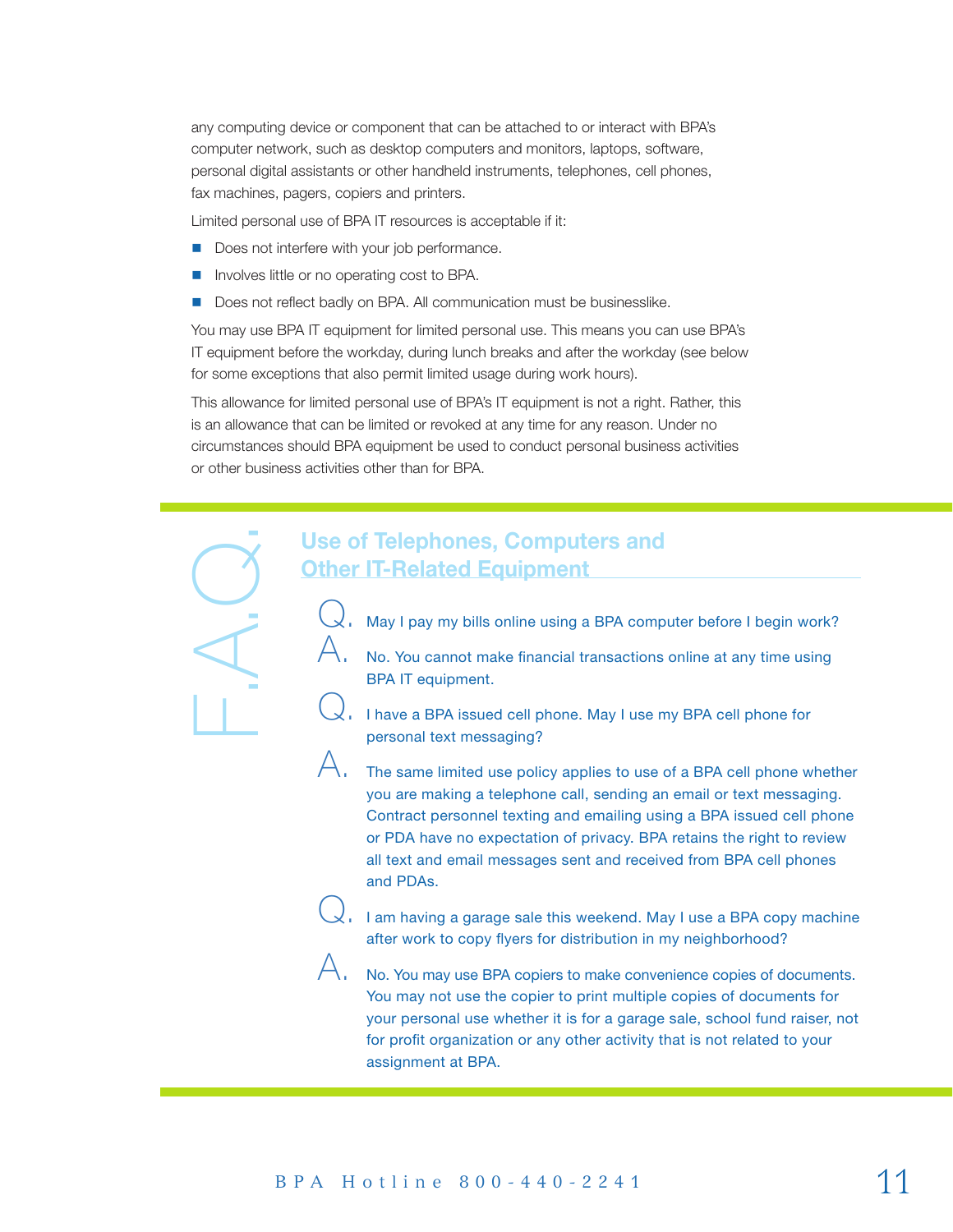#### Monitoring Computer Use

BPA retains the right to monitor the use of its IT equipment. The agency does this in full compliance with the law. This monitoring promotes safety, prevents criminal activity, aids in the investigation of alleged misconduct and security breaches and helps manage information systems.

Even though BPA has a limited personal use policy, contract personnel have no right or expectation of privacy when using BPA's IT equipment. Any use or information on BPA's IT equipment is accessible by BPA even if it is password-protected or has been deleted.

#### Limited Personal Use of BPA's IT Equipment

The following sections highlight some of the conditions for limited personal use of BPA's IT equipment. All of the conditions are covered in BPA Manual Chapter 1110 and the Cell Phone Limited Personal Use Policy to supplement BPA Manual Chapter 1110. Keep in mind that the information presented in this Business Conduct Handbook for Contract Personnel is a summary, and it is incumbent on all contract personnel to abide by all the conditions in BPA Manual Chapter 1110 and the supplement. If you have any questions about the proper use of your computer or other electronic equipment, refer to these policies or contact the Supplemental Labor Management Office or your employer.

#### Email and Wired Telephones

Occasionally during work time, contract personnel may use BPA email and telephones, including voicemail, to contact family members and others regarding work or school schedules, doctor appointments and other similar communications that cannot be conducted during non-work hours. Occasional use of email and wired telephones during work hours is permissible up to 10 minutes unless otherwise authorized by a BPA supervisor or manager.

#### Email Display Name

The Department of Energy guidance stipulates that contract personnel identify themselves and their work products to avoid creating an impression that they are government employees. This includes ensuring that contract personnel identify themselves as such if using a ".gov" email address. BPA has implemented this guidance by adding BPA (for federal employees) and CONTR (for contract personnel) to display names in the email system. This ensures that BPA is operating in a transparent manner consistent with BPA's values. It also reduces the risk of contract personnel being mistaken as BPA employees by internal clients, customers, constituents, vendors and the public when sending email on the agency's behalf. Display names look like this:

*Doe, John S (BPA) – NSP-WHSE (for federal employees) or Doe, John S (CONTR) – NSP-WHSE (for contract personnel)* 

#### Internet

The Internet may be used for limited personal use only during non-work hours to access public libraries, newspapers, weather reports and similar publically available information. You may not use the Internet to conduct a job search, complete an employment application, make purchases or make personal travel arrangements.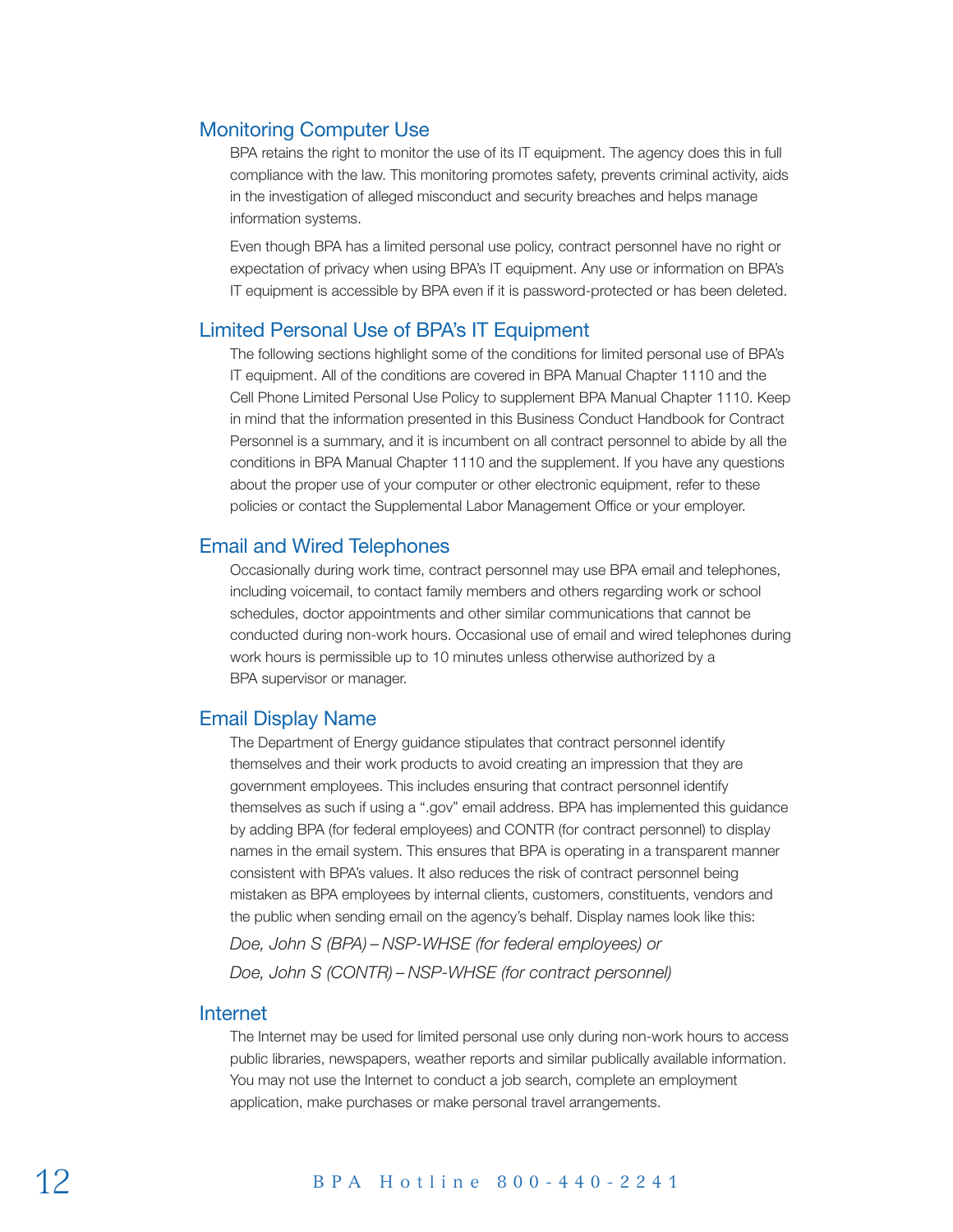### Cell Phones

BPA issued cell phones and services are paid for by BPA for official use. Use of a BPA issued cell phone for personal use is not permitted except as follows:

- **Unplanned and extended work hours:** A five-minute cell phone call during work time if you are required to extend your work hours, and a wired telephone line is unavailable.
- **Emergencies:** Cell phone calls to 911, law enforcement authorities and medical support personnel.
- **Hazardous conditions:** A personal call of no more than five minutes in the event of hazardous conditions in which a delay in arrival or departure to a destination may cause concern.
- Travel status: Limited personal use of cell phones is allowed while on travel status, as governed by the BPA Travel Manual.
- **Duma Duma Duma Arms related calls:** Under special conditions outlined in the policy, non- routine use of a cell phone is permitted if a wired phone line is unavailable.
- Forwarding desk phone to cell phone: Forwarding calls from a wired BPA telephone or other phone to a BPA cell phone for BPA business only must be approved by a BPA manager or supervisor.

Never Use BPA IT equipment to:

- Access, view or transmit sexually oriented or explicit material.
- **Access, view or transmit material that a reasonable person would find offensive.**
- Support an outside business or job.
- Gamble.
- Sell or purchase anything, such as on eBay or other shopping Web sites.
- **T** Transmit financial transactions, such as moving money in a personal bank or credit union account, paying bills or making stock trades.
- Solicit donations.
- Conduct political activities.
- Conduct commercial business activities.

#### Consequences of Misuse

The misuse of BPA IT equipment and services poses a significant business risk and may compromise BPA's IT systems. Failure to satisfy your obligations under the IT policy may lead to the loss of system use and possible termination of a BPA assignment. Improper use of BPA IT equipment that is suspected of violating federal laws will be reported to the appropriate law enforcement agencies.

FOR MORE INFORMATION on proper use of telephones, computers and other IT-related equipment, see BPA Manual chapter 1110 at: *[www.bpa.gov/EBR/](http://www.bpa.gov/EBR/BPAManual/toc.htm) [BPAManual/toc.htm](http://www.bpa.gov/EBR/BPAManual/toc.htm)*.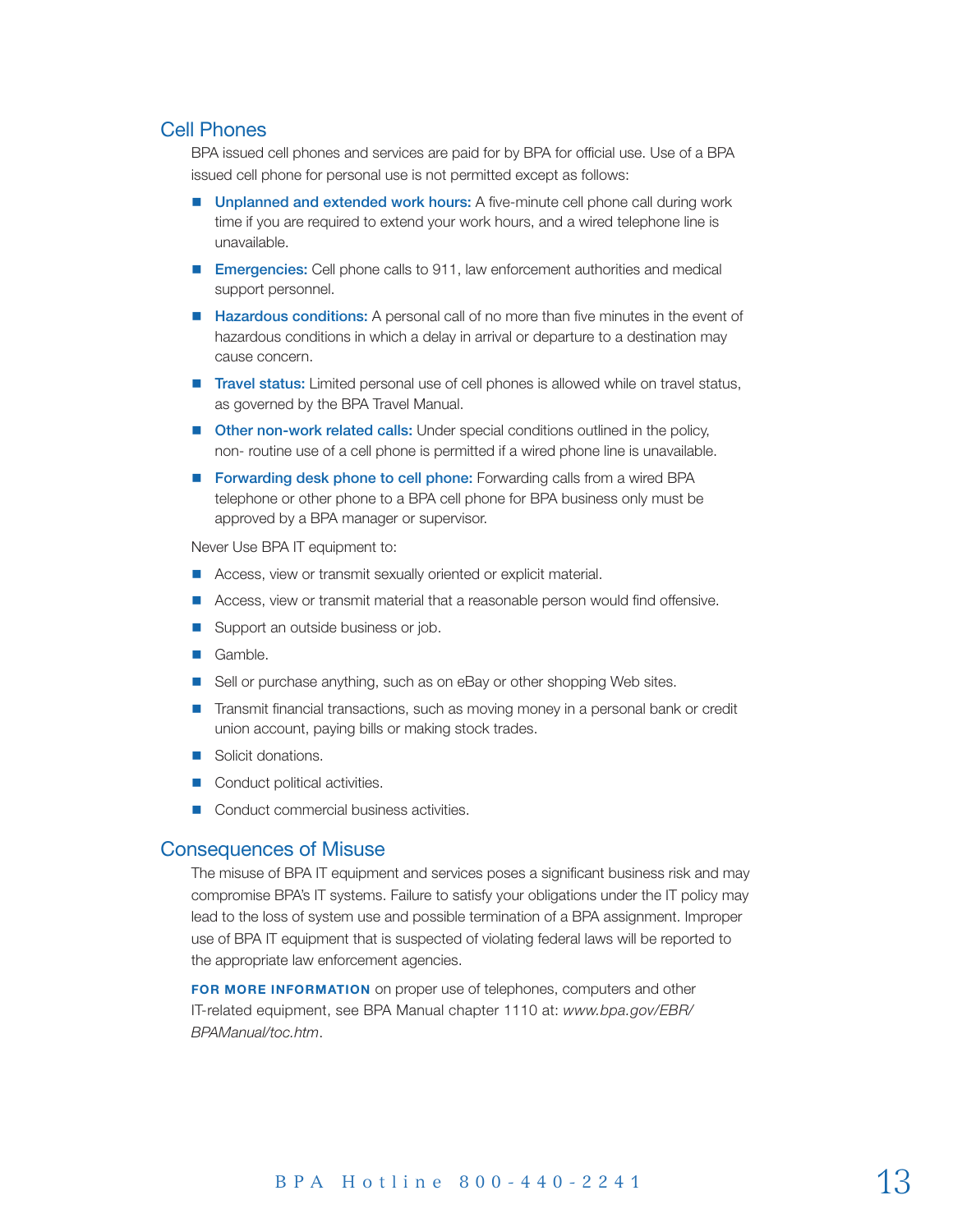# <span id="page-15-0"></span>Leaving Your BPA Assignment

#### <span id="page-15-1"></span>Asking for a Reference

A BPA employee may sign a letter of recommendation for contract personnel using his or her official title only when the letter is in response to a request for an employment recommendation or character reference. The recommendation must be based on personal knowledge of the ability or character of: an individual with whom the BPA employee has dealt in the course of the contract personnel's assignment at BPA, or an individual he or she is recommending for federal employment.

FOR MORE INFORMATION on asking for a reference, see the U.S. Office of Government Ethics website — Use of Title or Agency's Name at: *[www.oge.gov/Topics/](http://www.oge.gov/Topics/Topics/) Use-of-Government-Position-and-Resources/Use-of-Title-OR-Agency%e2%80%99s-Name/*.

#### <span id="page-15-2"></span>Becoming a Federal Employee

The opportunity for inadvertent violation of the post-employment statutes and rules increases when contract personnel and BPA employees work side-by-side. Reasonable people who are aware of the circumstances may question the ability of former contract personnel, who become BPA employees, to be impartial in a particular matter concerning their previous employer. If, for example, former contract personnel continue to hold financial interests in their former employer, such as retirement benefits, stock, stock options, deferred compensation or other miscellaneous benefits, they may be required to disqualify themselves from official matters affecting the financial interests of their former employer.

## <span id="page-15-3"></span>Federal Records

Federal records are documents, data and recorded information in any medium (paper or electronic) that are created or received by an agency of the U.S. government in connection with or providing evidence of the agency's organization, mission, functions, policies, decisions, procedures, operation or other activities. They include drafts, working papers and electronic records.

If the document or information is created or received as part of your BPA assignment, it's a record and cannot be removed, copied or destroyed unless in the course of conducting official agency business.

Unlawful removal of federal records is a crime. If you are found guilty of unauthorized destruction or removal of federal records, you may be subject to criminal penalties, including fines, imprisonment or both.

Personal files or papers are those that are unrelated to the transaction of agency business: they are not considered federal records. These may include:

- Certain reference materials or vendor catalogs.
- Convenience copies, such as duplicates of publications.

Make certain you understand the rules before you decide to take files or papers off the permises or leave your BPA assignment. Violating the rules regarding release of

## 14 BPA Hotline 800-440-2241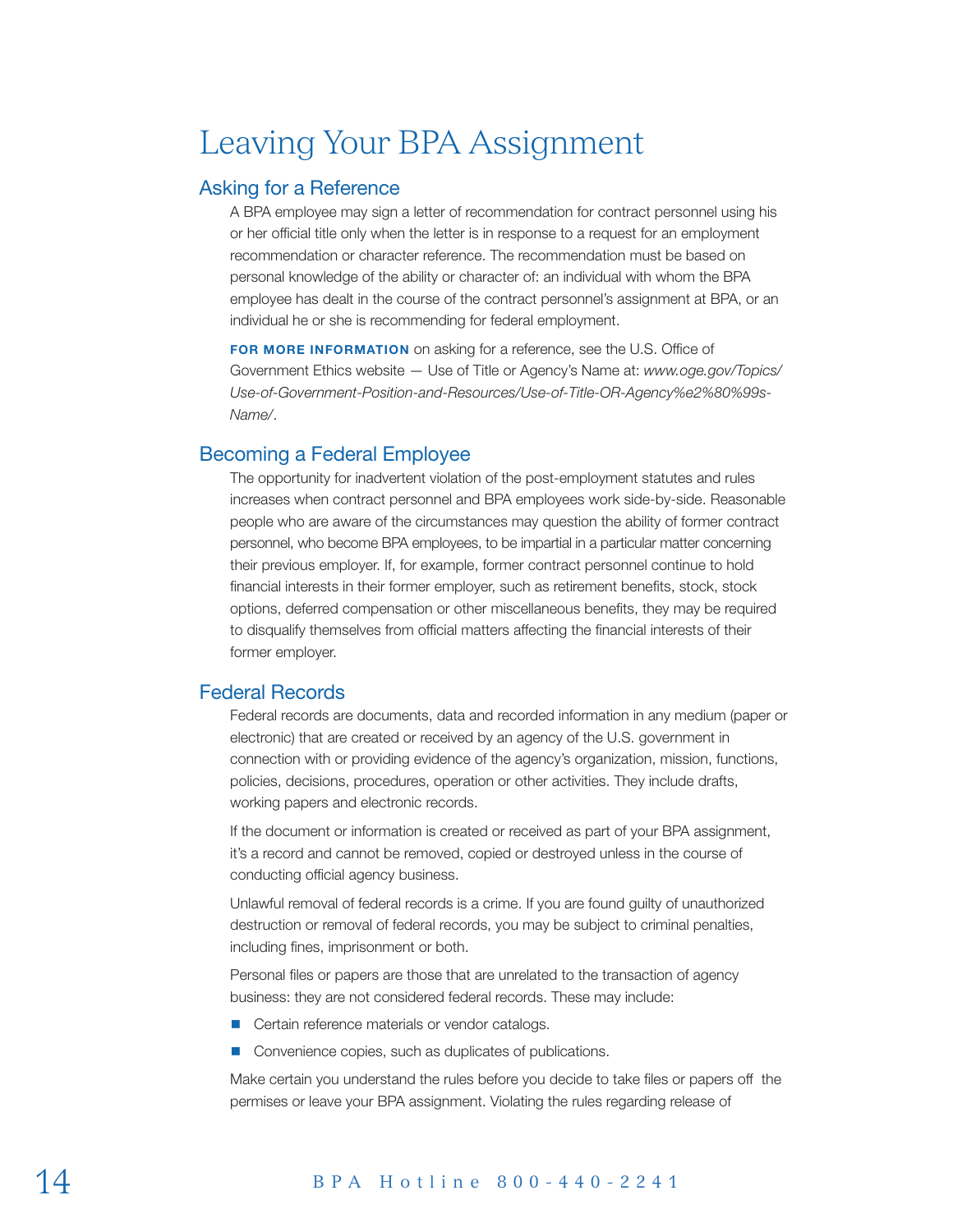May I tell my new employer what I know about BPA?

You may not share confidential or proprietary information that you learned at BPA. Otherwise, there are no federal regulations restricting contract personnel from sharing their knowledge of BPA with a new employer.

May I keep personal files at work?

It is okay to keep a limited amount of personal files at work, but they must be kept separate from your work files and clearly designated as personal. You should also remember that merely labeling a file "personal" does not affect its status if the contents meet the definition of a federal record.

 $\downarrow$  . I am ending my assignment at BPA. May I take source documents, such as work papers, notes and copies of emails, from projects I worked on during my assignment at BPA?

A. No. You may not take non-public information, whether on paper or in electronic form, when you leave BPA. The same rule applies whether you are a BPA employee or contract personnel.

confidential or proprietary information may have serious consequences. Release of certain types of information could violate the Procurement Integrity Act, the Trade Secrets Act or the Privacy Act.

Inappropriate release of protected information could subject contract personnel to civil or criminal penalties. If you are suspected of violating the regulations, you may be investigated by the Inspector General or Federal Bureau of Investigation or prosecuted by the Department of Justice. If you are found guilty, you may be subject to criminal fines, imprisonment or attorney fees. caving Your BPA Assignment<br>
(C). May itell my new employer what it and the summer of the state conflecting or presented at BPA. Otherwise, there are contract personal files at work?<br>
(A) May itele personal files at work?<br>

FOR MORE INFORMATION on federal records, see BPA Manual Chapter 1150 at: *<http://internal.bpa.gov/Policy/BPA Manual/00001150.doc>*.

## <span id="page-16-0"></span>**Gifts**

Gifts are anything of value, including discounts, entertainment and loans. Vendors and companies that are doing business or seeking to do business with BPA are "prohibited sources." This includes contract personnel, whether they sit in an office, work on a line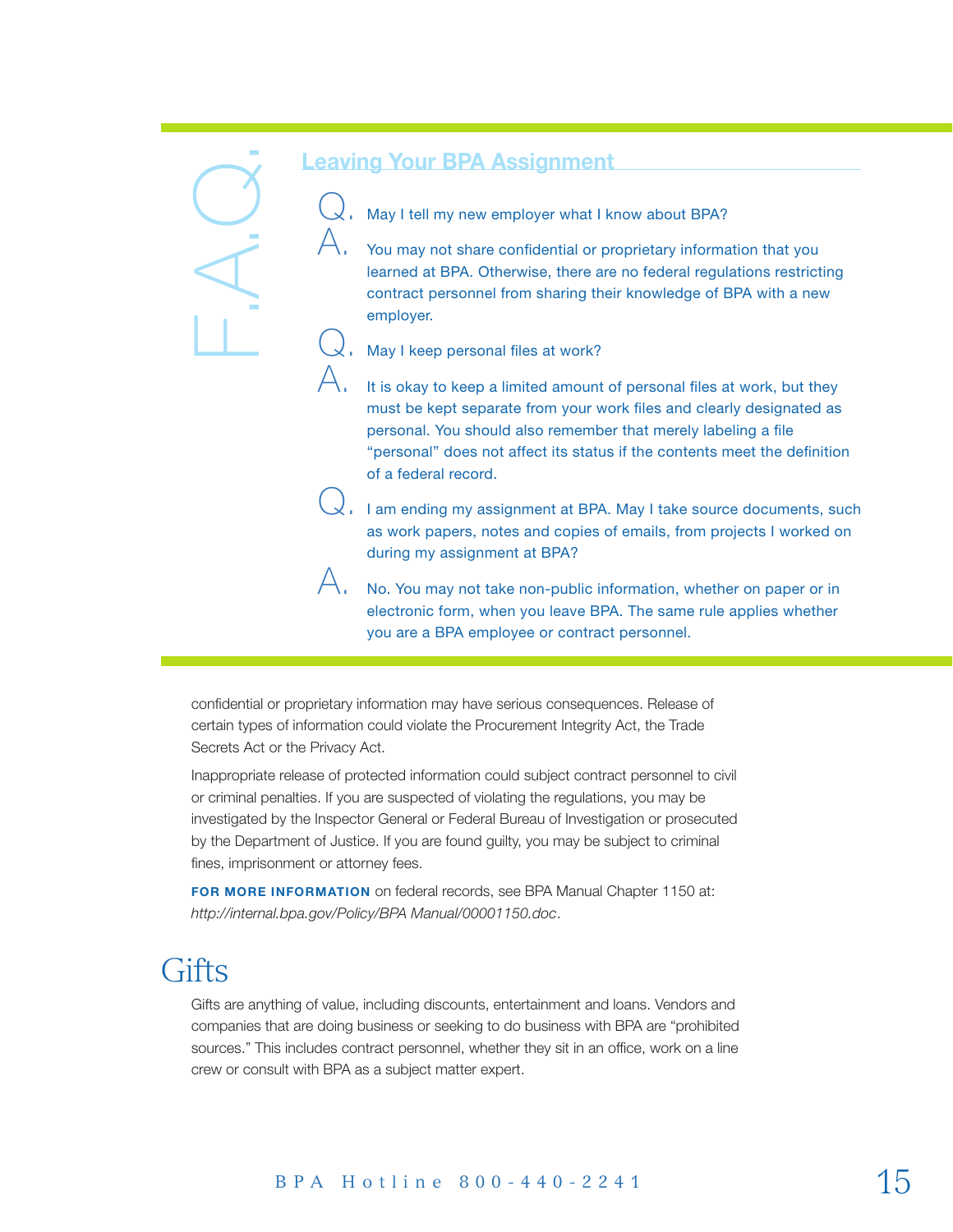Contract personnel should not give gifts to BPA employees. Gifts include anything that has monetary value, such as:

- **Discounts.**
- **Meals.**
- $\blacksquare$  Training and travel.
- Gift cards.
- Services such as landscaping, plumbing or computer assistance.

Some items are excluded from the definition of a gift, so they may be accepted. The most common exclusions are modest refreshments, greeting cards or items of little intrinsic value, such a plaques or certificates.

#### Soliciting from Contract Personnel

BPA employees are prohibited from soliciting anything of monetary value either directly or indirectly from contract personnel for any reason. This includes special occasions or one-time events such as weddings, retirements or baby showers.

FOR MORE INFORMATION on gifts, see the Office of Government Ethics website — Gifts & Payments at: *[www.oge.gov/Topics/G](http://www.oge.gov/Topics/Topics/)ifts-and-Payments/Gifts---Payments/*.

## <span id="page-17-0"></span>Political Activities in Federal Facilities

General Services Administration regulations prohibit solicitations for political activities on GSA property. The BPA headquarters building is GSA-owned. These regulations also prohibit any person on federally owned or leased property from posting any materials on bulletin boards or elsewhere on the property unless it is for official duties authorized by the government. Most other BPA facilities fall into this category. Federal regulations also prohibit any person on federally owned or leased property from distributing materials unless conducted as part of authorized government activities.

Issuing any form of an invitation to attend a political fundraising event is prohibited while you are on federal property. Soliciting or receiving any form of a political donation in connection with a federal, state, or local election while on federal property is a crime and may have serious consequences. If you are found guilty, you could be subject to criminal fines, imprisonment or attorney fees.

What you may not do:

- You may not use BPA property or equipment for partisan political activities.
- You may not wear or decorate BPA property with partisan political paraphernalia.
- You may not affix a campaign bumper sticker on a government vehicle.
- You may not use any personal digital assistant such as Blackberry's, iPhones or iPads to engage in political activity while on federal property. This includes equipment issued by BPA or your personal equipment.

FOR MORE INFORMATION see GSA Federal Management Regulation Subchapter C — Real Property Posting & Distributing Materials at: *[www.gsa.gov/portal/ext/public/](http://www.gsa.gov/portal/ext/public/site/FMR/file/Part102-_74.html/category/21859/#wp2017832) [site/FMR/file/Part102-\\_74.html/category/21859/#wp2017832](http://www.gsa.gov/portal/ext/public/site/FMR/file/Part102-_74.html/category/21859/#wp2017832)*.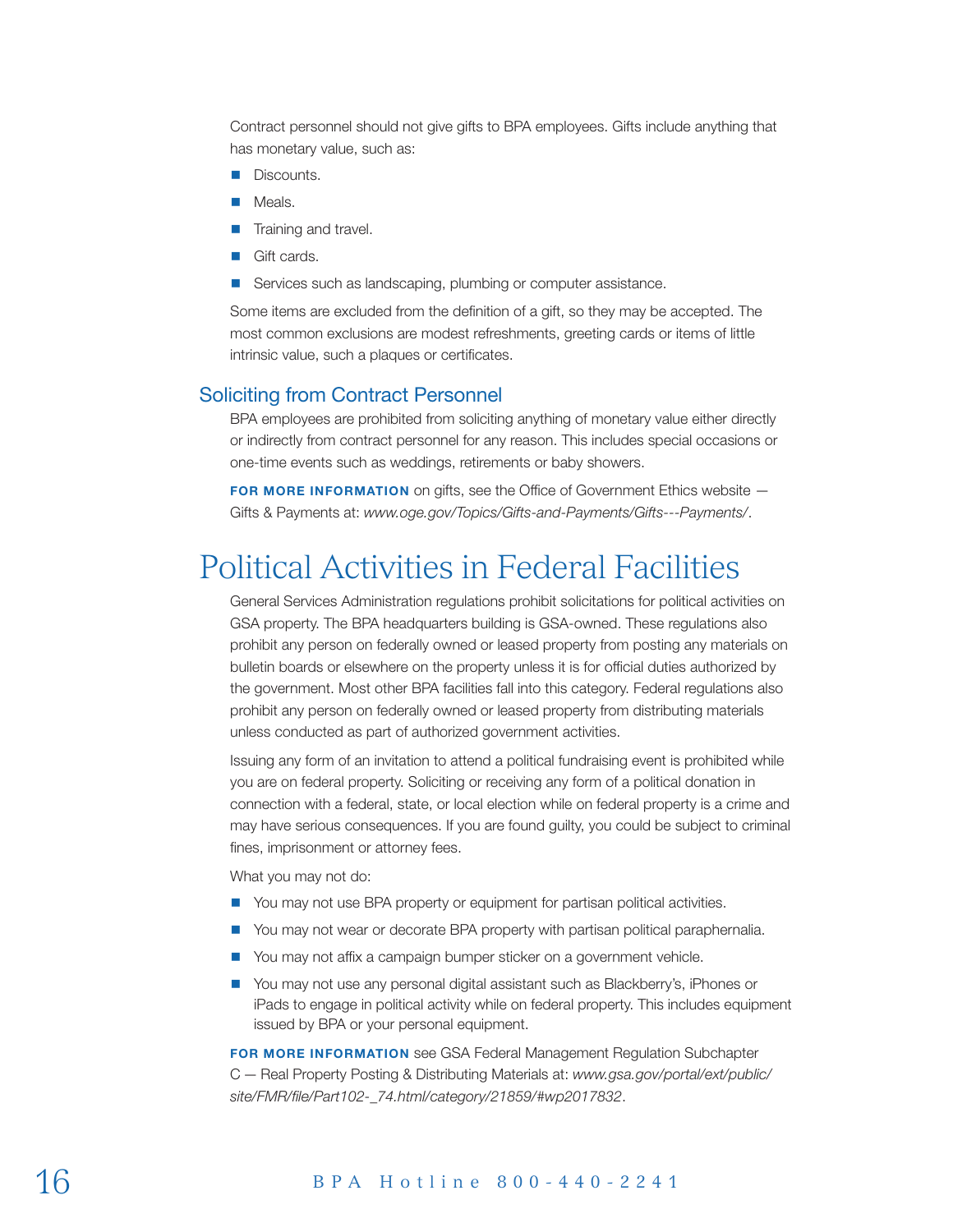May I put a lawn sign in my car and park on BPA property?

 $\bigtriangleup$  ,  $\;\;$  No. You may put a single bumper sticker on your car and park on BPA property, but anything larger is not allowed

May I run for a local political office as a partisan political candidate?

Yes. There is no federal prohibition on contract personnel engaging in partisan political activity when they are not on duty status performing services for BPA. However, GSA regulations prohibit all persons from soliciting political donations while on federal property, and you may not use BPA IT equipment to promote your candidacy.

 $\bigcup$ , Can I send or forward a partisan political email from my work address to my personal email account while I am at work and in a federal building?

 $\bigtriangleup$ , Yes. If you received a partisan political email in your work email account you may send that email to your personal email account.

 $\lambda$ . I am working in my government workspace. Can I use my smartphone to send or forward a partisan political email?

A. No. You cannot send a partisan political email from your smartphone while you are at work.

# <span id="page-18-0"></span>Help and Information

## Resources for More Information

When you are unsure whether your actions comply with the Business Conduct Handbook for Contract Personnel, ask questions. There are several sources you can rely on for guidance. If you suspect misconduct or have questions, choose the option from the following list that you feel the most comfortable with or feel most appropriately matches the circumstances. **Political Activities**<br>  $\alpha$ , May I put a lawn<br>  $\beta$ , No. You may put<br>
property, but any<br>  $\alpha$ , May I run for a log<br>  $\beta$ , May I run for a log<br>  $\beta$ , May I run for a log<br>  $\beta$ , May I run for a log<br>  $\beta$ , May I run for a lo

- Your first option is always your employer.
- The Supplemental Labor Management Office at *[supplementallabor@bpa.gov](mailto:supplementallabor%40bpa.gov?subject=)*.
- The BPA Hotline at 800-440-2241or *<https://bpa.alertline.com>.*

## <span id="page-18-1"></span>Web Sites for More Information

BPA Supplemental Labor Management Office: *[http://internal.bpa.gov/Services/](http://internal.bpa.gov/Services/SupplementalLabor/Pages/default.aspx)*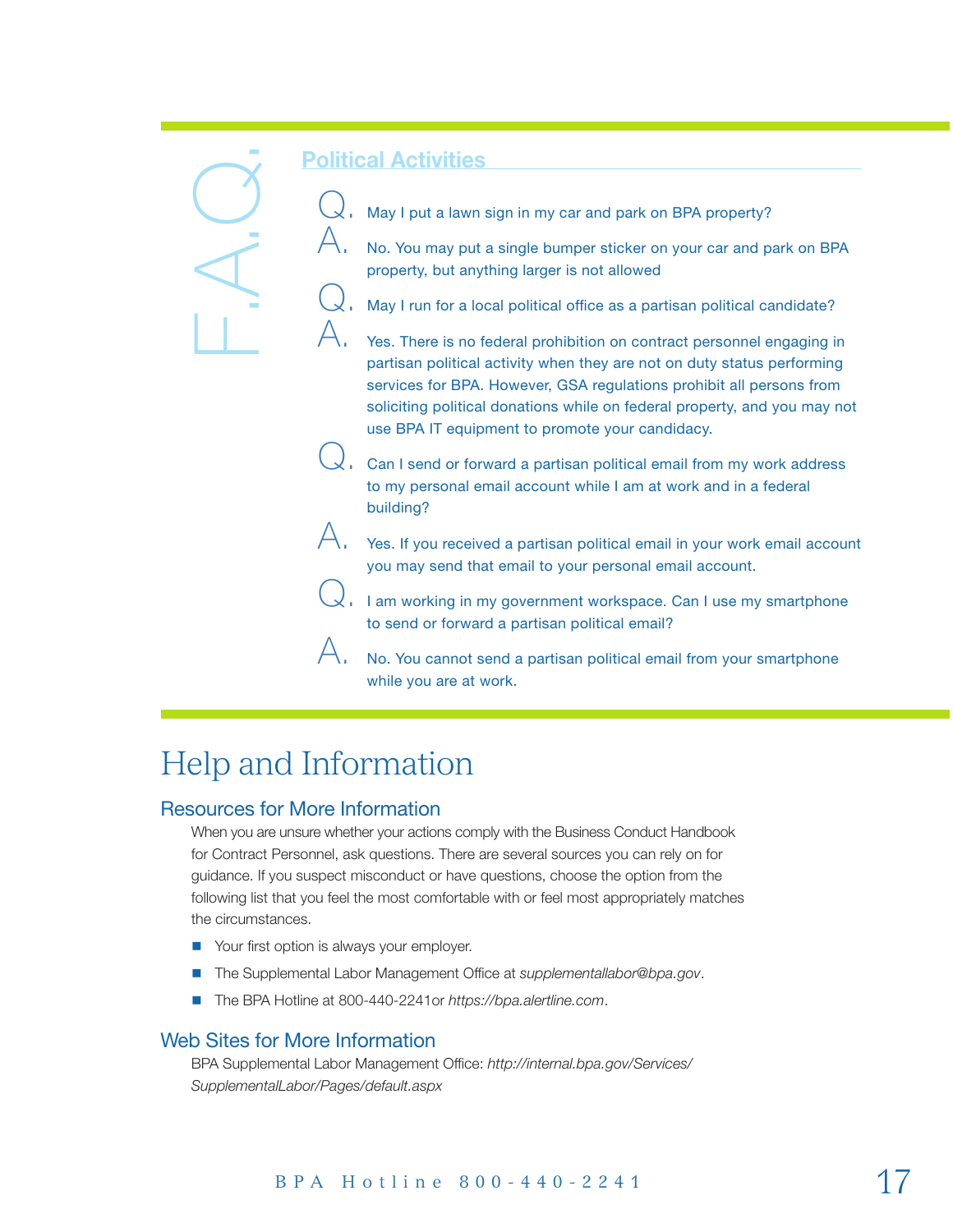BPA Manual: *[www.bpa.gov/EBR/BPAManual/toc.htm](http://www.bpa.gov/EBR/BPAManual/toc.htm)*

BPA Personnel Letters: *<www.bpa.gov/ebr/personnelservices/ByNumber.htm>*

Office of Government Ethics: *[www.oge.gov](http://www.oge.gov)*

The Hatch Act: *[www.osc.gov/hatchact.htm](http://www.osc.gov/hatchact.htm)*

U.S. Office of Special Counsel: *[www.osc.gov/](http://www.osc.gov/)*

Whistleblower Disclosures: *[www.osc.gov/](http://www.osc.gov/)*

Rules and Regulations Governing Public Buildings and Grounds: *[www.la.nrcs.usda.gov/](http://www.la.nrcs.usda.gov/about/CR_Posters/Weapons_Title41.pdf) [about/CR\\_Posters/Weapons\\_Title41.pdf](http://www.la.nrcs.usda.gov/about/CR_Posters/Weapons_Title41.pdf)*

#### <span id="page-19-0"></span>The BPA Hotline

The BPA Hotline is a tool to communicate concerns about suspected misconduct, ask a question or seek clarification. It is operated by a third-party vendor, and you can remain anonymous.

You may reach the hotline 24/7 from any location. Call the toll-free hotline at 800-440- 2241 to speak to a communications specialist. To make a Web report, go to the ethics tab on BPA Connection or *<https://bpa.alertline.com>* and fill in the information fields. At the conclusion of your report, you will be given a report and PIN number. You can use them to provide BPA with additional information or check the status of your report.

FOR MORE INFORMATION go to *www.bpa.gov/Contact/Ethics*.

#### <span id="page-19-1"></span>Reporting Fraudulent Behavior

If you suspect fraud, you must report it. Fraud is defined as deceiving or taking advantage of the U.S. government and includes such things as embezzlement, theft, bribery, forgery and making false statements. If you know of or suspect wrongdoing, promptly report it to one of the following:

- BPA Manager of Internal Audit at 503-230-4135
- DOE Office of the Inspector General at 800-541-1625
- **BPA Security and Emergency Management (if theft is involved)**
- **Law enforcement entities**
- **Nour employer**

If you are not sure who to contact, call the BPA Hotline or make a Web submission. After your report is received it will be reviewed and sent to the appropriate organization for action.

FOR MORE INFORMATION on fraud, see BPA Manual Chapter 145 at: *[www.bpa.gov/](http://www.bpa.gov/EBR/BPAManual/toc.htm) [EBR/BPAManual/toc.htm](http://www.bpa.gov/EBR/BPAManual/toc.htm)*.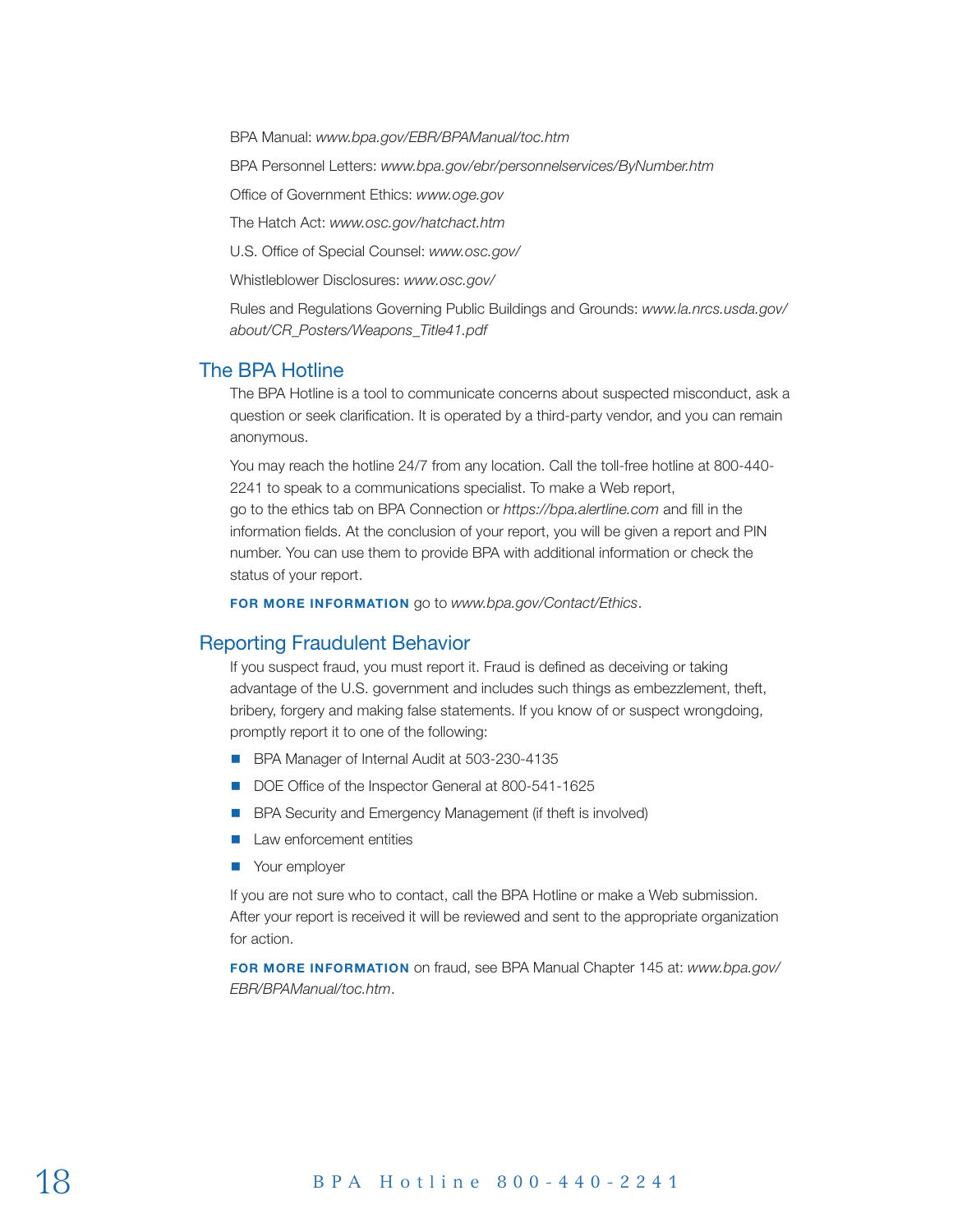# Q. Do I have to contact the hotline during business hours?

 $\mathsf A_\centerdot$  No. The hotline is available 24 hours a day, 365 days a year. You may call from any location or use any computer to make a Web submission.

# Q. If I call the hotline, do I have to give my name?

 $\mathsf{A}.~$  No. You can remain anonymous. However, it may be more difficult to investigate your concern if BPA cannot contact you for more information.

Q. How will I know that BPA has taken action on my report?

The BPA Hotline<br>
C. Columbus to contact the building during business hounce?<br>
A. No The collision exciting the signalistic and the contact the results of a<br>
Vocarne collision and social contact the results of a<br>
U. If I ca  $\mathsf A_\centerdot$  At the conclusion of your report you will be given a report and PIN number. You may use that information to check on the status of your report. Even if you make an anonymous call or Web submission, BPA can communicate with you by asking questions or give you a status report on your call or Web report. Responding to questions BPA asks, reviewing your status report or supplementing your initial report will not reveal your identity unless you choose to do so.